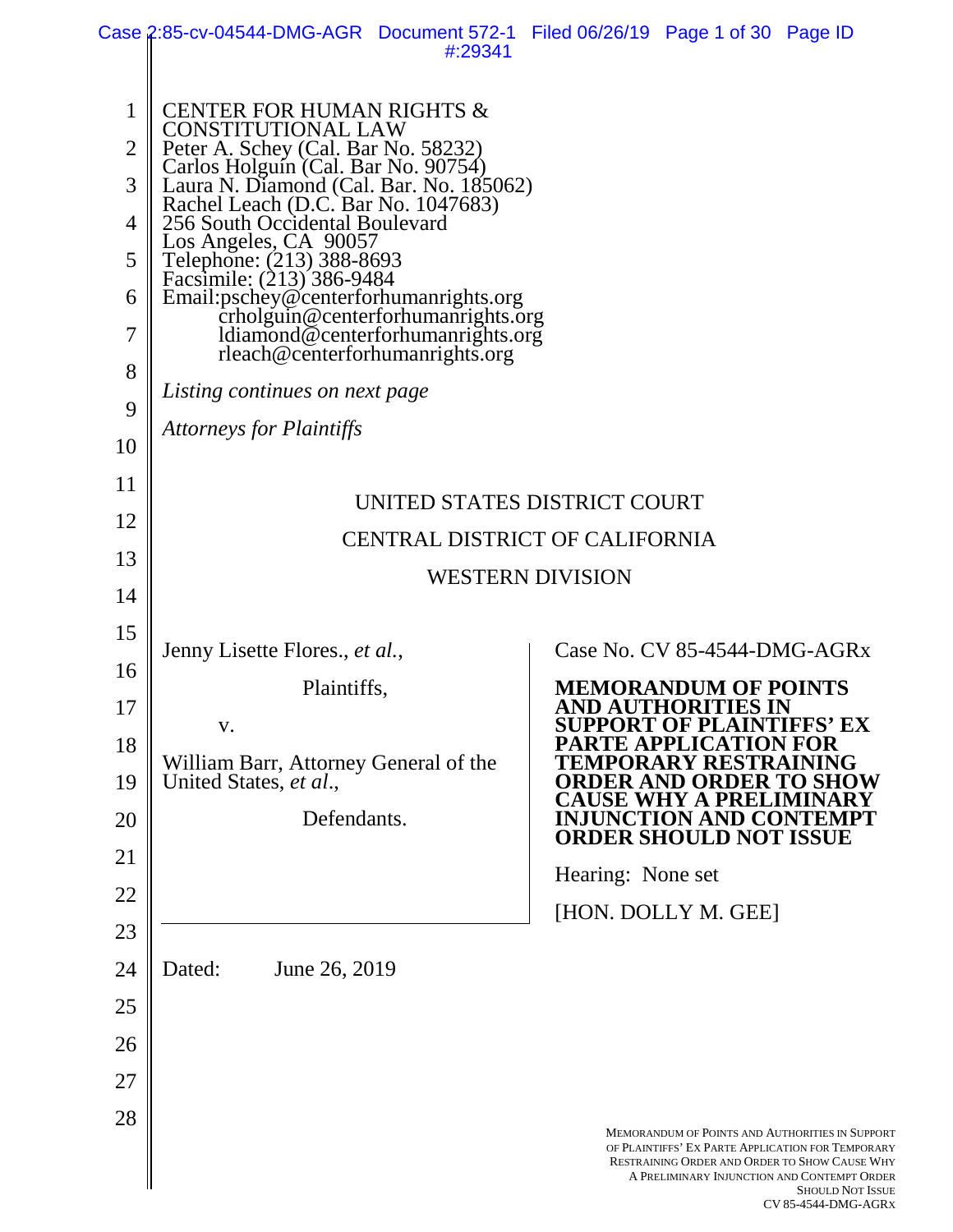|                | Case 2:85-cv-04544-DMG-AGR Document 572-1 Filed 06/26/19 Page 2 of 30 Page ID<br>#:29342                                                                                                                                                      |
|----------------|-----------------------------------------------------------------------------------------------------------------------------------------------------------------------------------------------------------------------------------------------|
|                |                                                                                                                                                                                                                                               |
| $\mathbf{1}$   | Counsel for Plaintiffs, continued                                                                                                                                                                                                             |
| $\overline{2}$ |                                                                                                                                                                                                                                               |
| 3              | USF SCHOOL OF LAW IMMIGRATION CLINIC                                                                                                                                                                                                          |
|                | Bill Ong Hing (Cal. Bar No. 61513)                                                                                                                                                                                                            |
| $\overline{4}$ | 2130 Fulton Street                                                                                                                                                                                                                            |
| 5              | San Francisco, CA 94117-1080<br>Telephone: (415) 422-4475                                                                                                                                                                                     |
| 6              | Email: bhing@usfca.edu                                                                                                                                                                                                                        |
| $\tau$         |                                                                                                                                                                                                                                               |
| 8              | ORRICK, HERRINGTON & SUTCLIFFE LLP                                                                                                                                                                                                            |
|                | Kevin Askew (Cal. Bar No. 238866)<br>777 South Figueroa Street, Suite 3200                                                                                                                                                                    |
| 9              | Los Angeles, CA 90017                                                                                                                                                                                                                         |
| 10             | Telephone: (213) 629-2020                                                                                                                                                                                                                     |
| 11             | kaskew@orrick.com<br>Email:                                                                                                                                                                                                                   |
| 12             | ORRICK, HERRINGTON & SUTCLIFFE LLP                                                                                                                                                                                                            |
| 13             | Elyse Echtman ( <i>pro hac vice</i> pending)                                                                                                                                                                                                  |
|                | Shaila Rahman Diwan (pro hac vice pending)                                                                                                                                                                                                    |
| 14             | 51 West 52nd Street                                                                                                                                                                                                                           |
| 15             | New York, NY 10019-6142<br>Telephone: 212/506-3753                                                                                                                                                                                            |
| 16             | Email: eechtman@orrick.com                                                                                                                                                                                                                    |
| 17             | Email:<br>sdiwan@orrick.com                                                                                                                                                                                                                   |
|                |                                                                                                                                                                                                                                               |
| 18             | LA RAZA CENTRO LEGAL, INC.                                                                                                                                                                                                                    |
| 19             | Michael S. Sorgen (Cal. Bar No. 43107)<br>474 Valencia Street, #295                                                                                                                                                                           |
| 20             | San Francisco, CA 94103                                                                                                                                                                                                                       |
| 21             | Telephone: (415) 575-3500                                                                                                                                                                                                                     |
| 22             | THE LAW FOUNDATION OF SILICON VALLEY                                                                                                                                                                                                          |
| 23             | Jennifer Kelleher Cloyd (Cal. Bar No. 197348)                                                                                                                                                                                                 |
| 24             | Katherine H. Manning (Cal. Bar No. 229233)                                                                                                                                                                                                    |
|                | Annette Kirkham (Cal. Bar No. 217958)<br>152 North Third Street, 3rd floor                                                                                                                                                                    |
| 25             | San Jose, CA 95112                                                                                                                                                                                                                            |
| 26             | Telephone: (408) 280-2437                                                                                                                                                                                                                     |
| 27             | Facsimile: (408) 288-8850                                                                                                                                                                                                                     |
| 28             | Email: jenniferk@lawfoundation.org                                                                                                                                                                                                            |
|                | <b>MEMORANDUM OF POINTS AND AUTHORITIES IN SUPPORT</b><br>OF PLAINTIFFS' EX PARTE APPLICATION FOR TEMPORARY<br><b>RESTRAINING ORDER AND ORDER TO SHOW CAUSE WHY</b><br>A PRELIMINARY INJUNCTION AND CONTEMPT ORDER<br><b>SHOULD NOT JESUE</b> |

SHOULD NOT ISSUE CV 85-4544-DMG-AGRX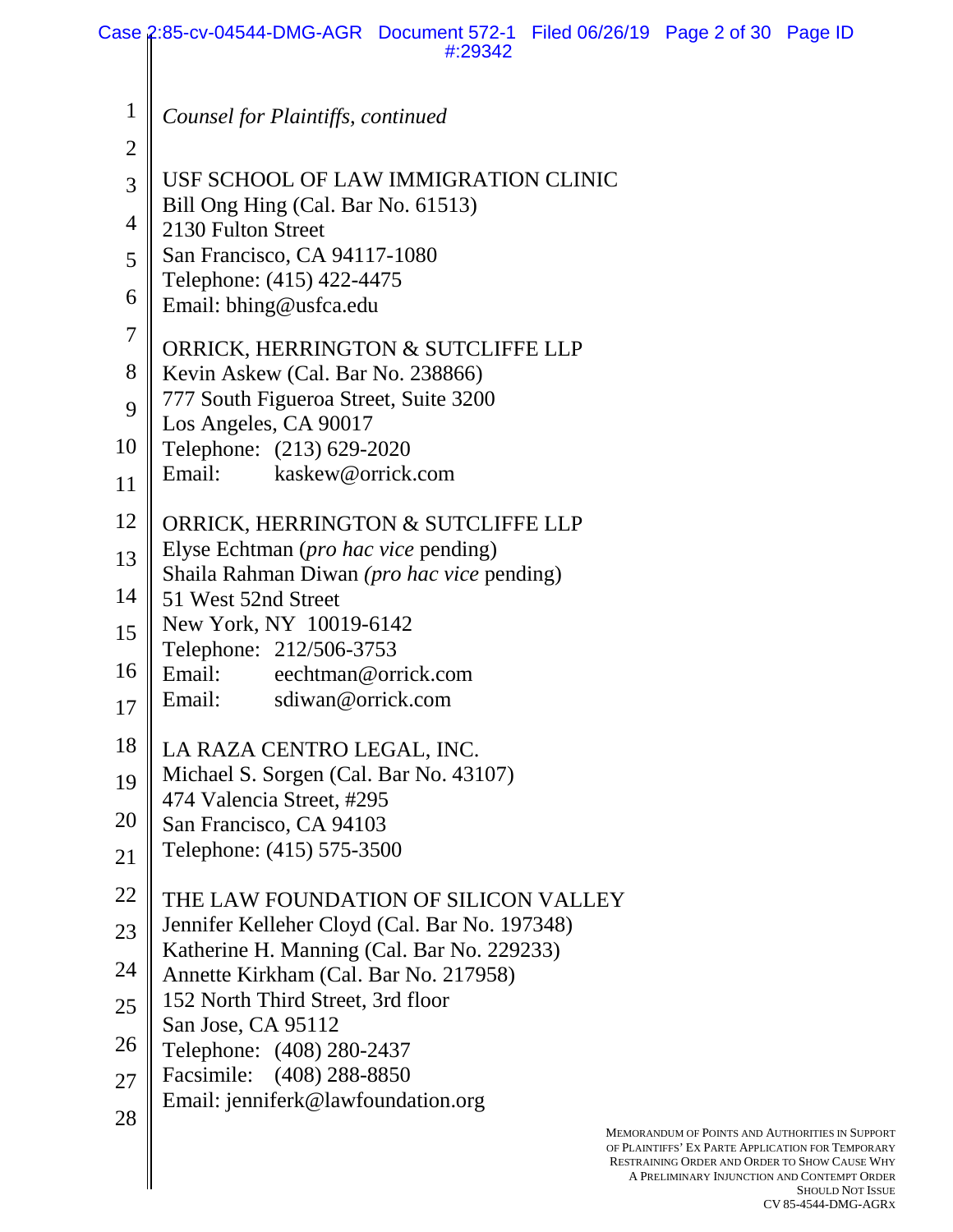|                | Case 2:85-cv-04544-DMG-AGR Document 572-1 Filed 06/26/19 Page 3 of 30 Page ID<br>#:29343 |  |                                                                                                                         |                                                                |
|----------------|------------------------------------------------------------------------------------------|--|-------------------------------------------------------------------------------------------------------------------------|----------------------------------------------------------------|
|                |                                                                                          |  |                                                                                                                         |                                                                |
| $\mathbf 1$    | kate.manning@lawfoundation.org<br>annettek@lawfoundation.org                             |  |                                                                                                                         |                                                                |
| $\mathbf{2}$   |                                                                                          |  |                                                                                                                         |                                                                |
| 3              | NATIONAL CENTER FOR YOUTH LAW<br>Leecia Welch (Cal. Bar No. 208741)                      |  |                                                                                                                         |                                                                |
| $\overline{4}$ | Neha Desai (Cal. RLSA Bar No. 803161)                                                    |  |                                                                                                                         |                                                                |
| 5<br>6         | 405 14th Street, 15th Floor<br>Oakland, CA 94612                                         |  |                                                                                                                         |                                                                |
| $\tau$         | Telephone: (510) 835-8098                                                                |  |                                                                                                                         |                                                                |
| 8              | Email: lwelch@youthlaw.org<br>ndesai@youthlaw.org                                        |  |                                                                                                                         |                                                                |
| 9              | <b>U.C. DAVIS SCHOOL OF LAW</b>                                                          |  |                                                                                                                         |                                                                |
| 10             | Holly S. Cooper (Cal. Bar No. 197626)                                                    |  |                                                                                                                         |                                                                |
| 11             | One Shields Ave. TB 30<br>Davis, CA 95616                                                |  |                                                                                                                         |                                                                |
| 12             | Telephone: (530) 754-4833                                                                |  |                                                                                                                         |                                                                |
| 13             | Email: hscooper@ucdavis.edu                                                              |  |                                                                                                                         |                                                                |
| 14             |                                                                                          |  |                                                                                                                         |                                                                |
| 15             |                                                                                          |  |                                                                                                                         |                                                                |
| 16             |                                                                                          |  |                                                                                                                         |                                                                |
| 17             |                                                                                          |  |                                                                                                                         |                                                                |
| 18             |                                                                                          |  |                                                                                                                         |                                                                |
| 19             |                                                                                          |  |                                                                                                                         |                                                                |
| 20             |                                                                                          |  |                                                                                                                         |                                                                |
| 21             |                                                                                          |  |                                                                                                                         |                                                                |
| 22             |                                                                                          |  |                                                                                                                         |                                                                |
| 23             |                                                                                          |  |                                                                                                                         |                                                                |
| 24             |                                                                                          |  |                                                                                                                         |                                                                |
| 25             |                                                                                          |  |                                                                                                                         |                                                                |
| 26             |                                                                                          |  |                                                                                                                         |                                                                |
| 27             |                                                                                          |  |                                                                                                                         |                                                                |
| 28             |                                                                                          |  | MEMORANDUM OF POINTS AND AUTHORITIES IN<br>SUPPORT OF EX PARTE APPLICATION FOR<br>TEMPORARY RESTRAINING ORDER AND ORDER | TO SHOW CAUSE WHY A PRELIMINARY<br>INJUNCTION SHOULD NOT ISSUE |

CV 85-4544-DMG-AGRX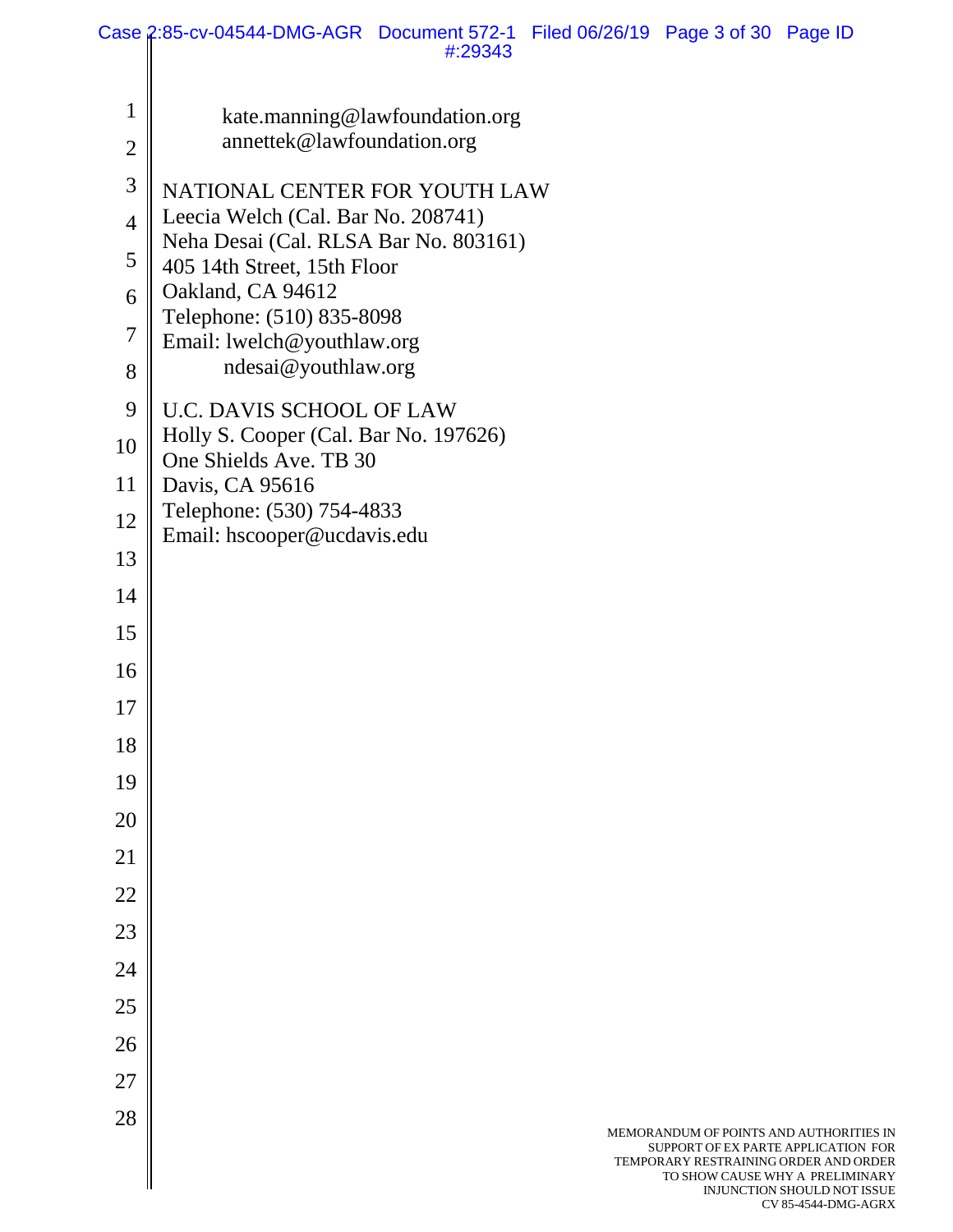#### Case 2:85-cv-04544-DMG-AGR Document 5730 F CUNTERTS Page 4 of 30 Page ID #:29344

 $\parallel$ 

# **Page**

|                |    |                 | 1 agu                                                                                                                                                                                                                                           |
|----------------|----|-----------------|-------------------------------------------------------------------------------------------------------------------------------------------------------------------------------------------------------------------------------------------------|
| $\mathbf{1}$   | I. |                 |                                                                                                                                                                                                                                                 |
| $\overline{2}$ | Π. |                 |                                                                                                                                                                                                                                                 |
| 3              |    | A.              |                                                                                                                                                                                                                                                 |
| $\overline{4}$ |    |                 | The children are denied access to basic hygiene, including<br>1.                                                                                                                                                                                |
| 5              |    |                 | soap, showers, toothbrushes and clean clothing 4                                                                                                                                                                                                |
| 6              |    |                 | 2.<br>The children's supplies, including medicine, have been<br>3.                                                                                                                                                                              |
| 7              |    |                 |                                                                                                                                                                                                                                                 |
| 8              |    |                 | The children do not have adequate access to sanitary toilet<br>4.                                                                                                                                                                               |
| 9              |    |                 | Young children are irresponsibly and dangerously tasked<br>5.                                                                                                                                                                                   |
| 10             |    |                 | with the care of very young children and toddlers,                                                                                                                                                                                              |
| 11             |    | <b>B.</b>       |                                                                                                                                                                                                                                                 |
| 12             |    | $\mathcal{C}$ . |                                                                                                                                                                                                                                                 |
| 13             |    | D.              |                                                                                                                                                                                                                                                 |
| 14             |    |                 |                                                                                                                                                                                                                                                 |
| 15             |    | Ε.              | CBP Denies the Children Reasonable Sleeping Conditions 10                                                                                                                                                                                       |
| 16             |    | F.              | CBP Denies Emergency Medical Care to Detained Children  10                                                                                                                                                                                      |
| 17             |    | G.              | CBP Improperly Separates Children from Family Members  12                                                                                                                                                                                       |
| 18             |    | H.              | Defendants do not Make and Record Efforts Aimed at the                                                                                                                                                                                          |
| 19             |    |                 | Prompt Release of Minors or their Placement in Licensed                                                                                                                                                                                         |
| 20             |    |                 |                                                                                                                                                                                                                                                 |
| 21             | Ш. |                 |                                                                                                                                                                                                                                                 |
| 22             |    | A.              |                                                                                                                                                                                                                                                 |
| 23             |    |                 | 1.<br>Standard for Injunctive Relief Under Fed. R. Civ. P. 65  15<br>2.                                                                                                                                                                         |
| 24             |    | <b>B.</b>       | Defendants' Treatment of Children at CBP Facilities is                                                                                                                                                                                          |
| 25             |    |                 |                                                                                                                                                                                                                                                 |
| 26             |    | $\mathbf{C}$ .  | The Equities Weigh Heavily in Plaintiffs' Favor and The                                                                                                                                                                                         |
| 27             |    |                 | Issuance of The Temporary Restraining Order and Preliminary                                                                                                                                                                                     |
| 28             |    |                 |                                                                                                                                                                                                                                                 |
|                |    |                 | MEMORANDUM OF POINTS AND AUTHORITIES IN SUPPORT<br>OF PLAINTIFFS' EX PARTE APPLICATION FOR TEMPORARY<br><b>RESTRAINING ORDER AND ORDER TO SHOW CAUSE WHY</b><br>$-i-$<br>A PRELIMINARY INJUNCTION AND CONTEMPT ORDER<br><b>SHOULD NOT ISSUE</b> |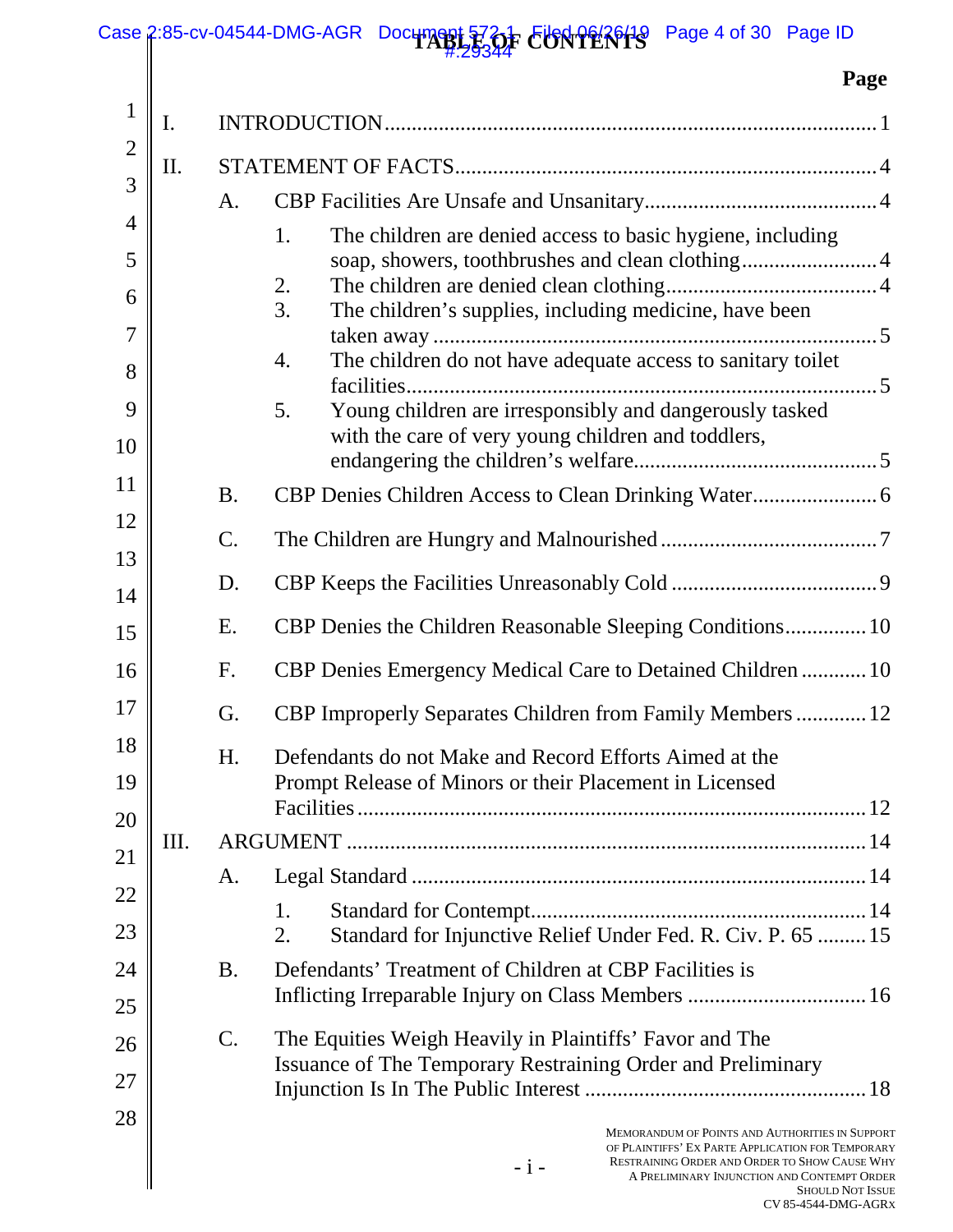|                |      |    | Case 2:85-cv-04544-DMG-AGR Document 572-1 Filed 06/26/19 Page 5 of 30 Page ID<br>#29345:# |                              |                                                                                                                                                                                                      |                         |
|----------------|------|----|-------------------------------------------------------------------------------------------|------------------------------|------------------------------------------------------------------------------------------------------------------------------------------------------------------------------------------------------|-------------------------|
|                |      |    |                                                                                           |                              |                                                                                                                                                                                                      |                         |
| $\mathbf{1}$   |      | D. | Plaintiffs Are Likely to Succeed on the Merits of Their Claims  19                        |                              |                                                                                                                                                                                                      |                         |
| $\overline{2}$ | VII. |    |                                                                                           |                              |                                                                                                                                                                                                      |                         |
| 3              |      |    |                                                                                           |                              |                                                                                                                                                                                                      |                         |
| $\overline{4}$ |      |    |                                                                                           |                              |                                                                                                                                                                                                      |                         |
| 5              |      |    |                                                                                           |                              |                                                                                                                                                                                                      |                         |
| 6              |      |    |                                                                                           |                              |                                                                                                                                                                                                      |                         |
| $\overline{7}$ |      |    |                                                                                           |                              |                                                                                                                                                                                                      |                         |
| 8              |      |    |                                                                                           |                              |                                                                                                                                                                                                      |                         |
| 9              |      |    |                                                                                           |                              |                                                                                                                                                                                                      |                         |
| 10             |      |    |                                                                                           |                              |                                                                                                                                                                                                      |                         |
| 11             |      |    |                                                                                           |                              |                                                                                                                                                                                                      |                         |
| 12             |      |    |                                                                                           |                              |                                                                                                                                                                                                      |                         |
| 13             |      |    |                                                                                           |                              |                                                                                                                                                                                                      |                         |
| 14             |      |    |                                                                                           |                              |                                                                                                                                                                                                      |                         |
| 15             |      |    |                                                                                           |                              |                                                                                                                                                                                                      |                         |
| 16             |      |    |                                                                                           |                              |                                                                                                                                                                                                      |                         |
| 17             |      |    |                                                                                           |                              |                                                                                                                                                                                                      |                         |
| 18             |      |    |                                                                                           |                              |                                                                                                                                                                                                      |                         |
| 19             |      |    |                                                                                           |                              |                                                                                                                                                                                                      |                         |
| 20             |      |    |                                                                                           |                              |                                                                                                                                                                                                      |                         |
| 21             |      |    |                                                                                           |                              |                                                                                                                                                                                                      |                         |
| $22\,$         |      |    |                                                                                           |                              |                                                                                                                                                                                                      |                         |
| 23             |      |    |                                                                                           |                              |                                                                                                                                                                                                      |                         |
| 24             |      |    |                                                                                           |                              |                                                                                                                                                                                                      |                         |
| 25             |      |    |                                                                                           |                              |                                                                                                                                                                                                      |                         |
| 26             |      |    |                                                                                           |                              |                                                                                                                                                                                                      |                         |
| $27\,$         |      |    |                                                                                           |                              |                                                                                                                                                                                                      |                         |
| 28             |      |    |                                                                                           |                              |                                                                                                                                                                                                      |                         |
|                |      |    |                                                                                           | $\textbf{-}$ ii $\textbf{-}$ | MEMORANDUM OF POINTS AND AUTHORITIES IN SUPPORT<br>OF PLAINTIFFS' EX PARTE APPLICATION FOR TEMPORARY<br>RESTRAINING ORDER AND ORDER TO SHOW CAUSE WHY<br>A PRELIMINARY INJUNCTION AND CONTEMPT ORDER | <b>SHOULD NOT ISSUE</b> |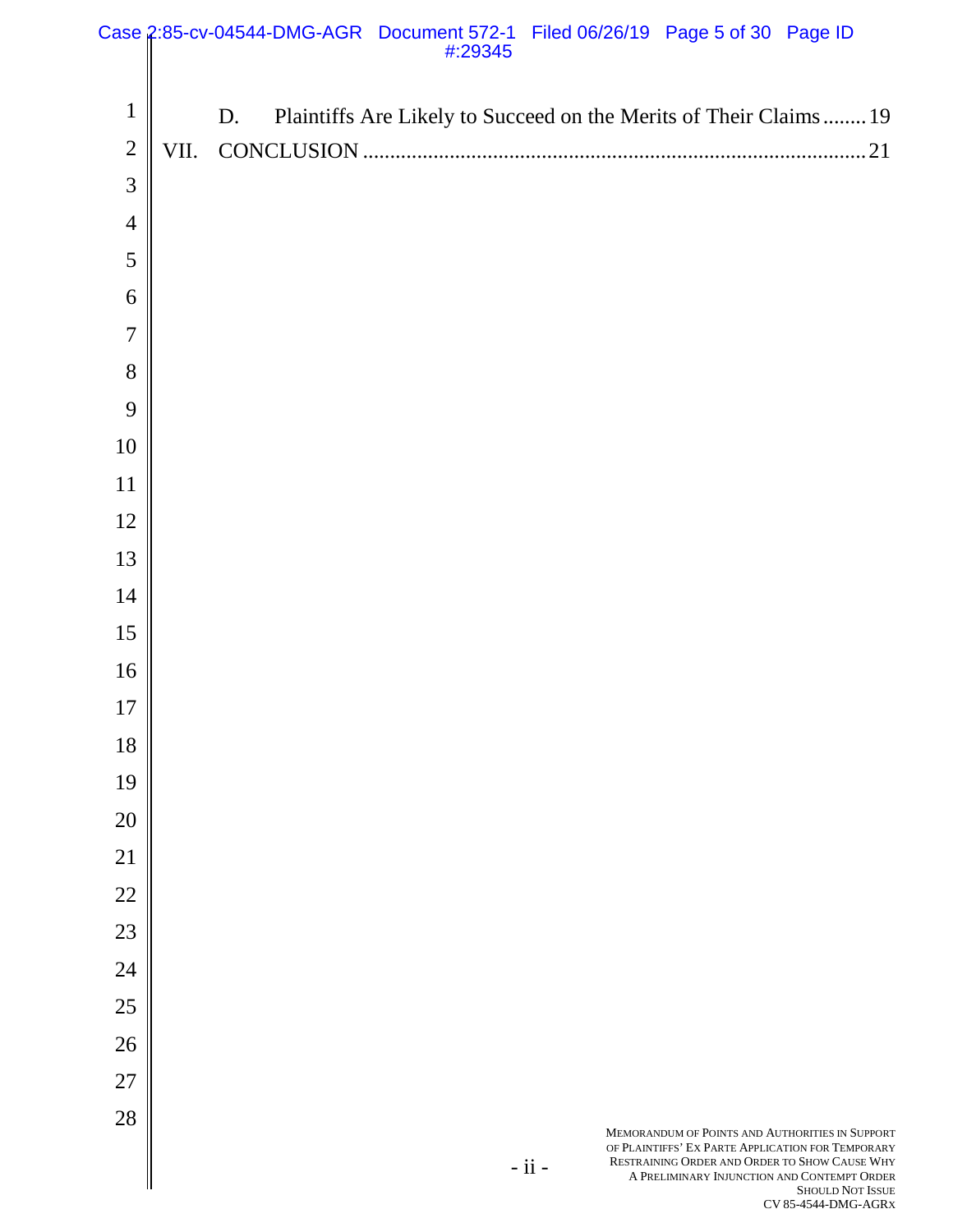|                | Case 2:85-cv-04544-DMG-AGR Document 572-1 Filed 06/26/19 Page 6 of 30 Page ID<br>#:29346                                                                                                    |
|----------------|---------------------------------------------------------------------------------------------------------------------------------------------------------------------------------------------|
| $\mathbf{1}$   | <b>TABLE OF AUTHORITIES</b>                                                                                                                                                                 |
| $\overline{2}$ | Page(s)                                                                                                                                                                                     |
| 3              | <b>Cases</b>                                                                                                                                                                                |
| $\overline{4}$ |                                                                                                                                                                                             |
| 5              | All. for the Wild Rockies v. Cottrell,                                                                                                                                                      |
| 6              | Amoco Prod. Co. v. Vill. of Gambell,                                                                                                                                                        |
| $\overline{7}$ |                                                                                                                                                                                             |
| 8              | Hernandez v. Sessions,                                                                                                                                                                      |
| 9              |                                                                                                                                                                                             |
| 10             | California v. Azar,                                                                                                                                                                         |
| 11             |                                                                                                                                                                                             |
| 12             | Caribbean Marine Servs. Co. v. Baldrige,                                                                                                                                                    |
| 13             |                                                                                                                                                                                             |
| 14             | Drakes Bay Oyster Co. v. Jewell,                                                                                                                                                            |
| 15             |                                                                                                                                                                                             |
| 16             | Flores v. Sessions,                                                                                                                                                                         |
| 17             | Garcia v. Google, Inc.,                                                                                                                                                                     |
| 18             |                                                                                                                                                                                             |
| 19             | Gifford v. Heckler,                                                                                                                                                                         |
| 20             |                                                                                                                                                                                             |
| 21             | Harris v. Bd. of Supervisors, Los Angeles Cty.,                                                                                                                                             |
| 22             |                                                                                                                                                                                             |
| 23             | Jones v. Tex. Dep't. of Crim. Justice,                                                                                                                                                      |
| 24             |                                                                                                                                                                                             |
| 25             | Labor/Cmty. Strategy Ctr. v. Los Angeles Cty. Metro. Transp. Auth.,                                                                                                                         |
| 26             |                                                                                                                                                                                             |
| 27             | Lancaster v. Tilton,                                                                                                                                                                        |
| 28             | <b>MEMORANDUM OF POINTS AND AUTHORITIES IN SUPPORT</b>                                                                                                                                      |
|                | OF PLAINTIFFS' EX PARTE APPLICATION FOR TEMPORARY<br>RESTRAINING ORDER AND ORDER TO SHOW CAUSE WHY<br>$-$ iii $-$<br>A PRELIMINARY INJUNCTION AND CONTEMPT ORDER<br><b>SHOULD NOT ISSUE</b> |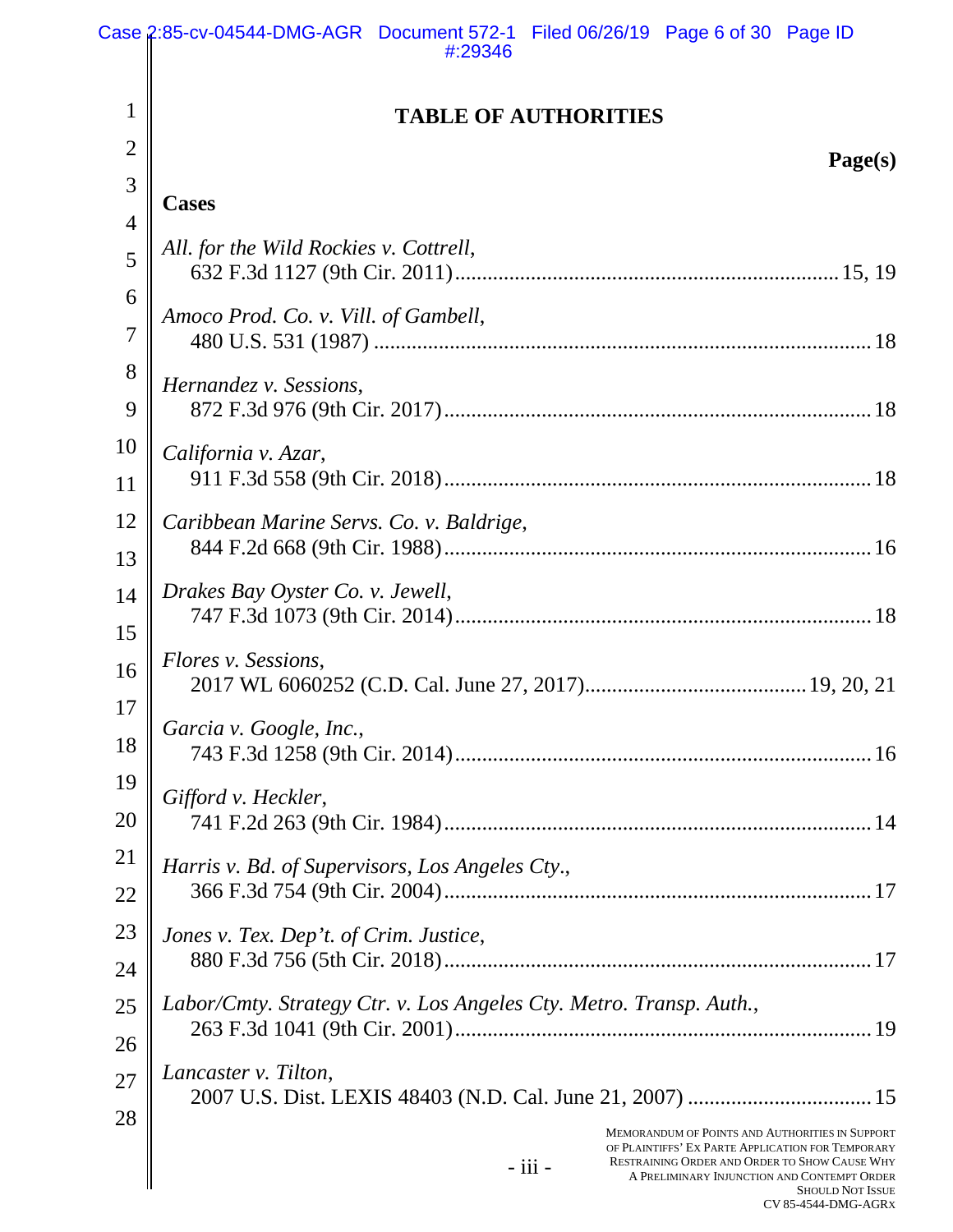|                | Case 2:85-cv-04544-DMG-AGR Document 572-1 Filed 06/26/19 Page 7 of 30 Page ID<br>#:29347                                                                                                 |
|----------------|------------------------------------------------------------------------------------------------------------------------------------------------------------------------------------------|
| $\mathbf{1}$   | Lopez v. Heckler,                                                                                                                                                                        |
| $\overline{2}$ |                                                                                                                                                                                          |
| 3              | McNearney v. Washington Dep't of Corr.,<br>No. 11-cv-5930 RBL/KLS, 2012 WL 3545267, (W.D. Wash. June                                                                                     |
| $\overline{4}$ |                                                                                                                                                                                          |
| 5              | Ms. L. v. ICE,                                                                                                                                                                           |
| 6              |                                                                                                                                                                                          |
| $\overline{7}$ | N.D. ex rel. parents acting as guardians ad litem v. Hawaii Dep't of                                                                                                                     |
| 8              | Educ.                                                                                                                                                                                    |
| 9<br>10        | Nken v. Holder,                                                                                                                                                                          |
| 11             |                                                                                                                                                                                          |
| 12             | Norsworthy v. Beard,                                                                                                                                                                     |
| 13             |                                                                                                                                                                                          |
| 14             | Peacock v. Thomas,                                                                                                                                                                       |
| 15             |                                                                                                                                                                                          |
| 16             | Rodriguez v. Robbins,                                                                                                                                                                    |
| 17             | Shillitani v. United States,                                                                                                                                                             |
| 18             |                                                                                                                                                                                          |
| 19             | Small v. Avanti Health Sys., LLC,                                                                                                                                                        |
| 20             |                                                                                                                                                                                          |
| 21             | Spark Indus., LLC v. Kretek Int'l, Inc.,                                                                                                                                                 |
| 22             | No. CV 14-5726-GW(ASX), 2014 WL 12600262 (C.D. Cal. July                                                                                                                                 |
| 23             | Stone v. City and County of San Francisco,                                                                                                                                               |
| 24             |                                                                                                                                                                                          |
| 25             | Unknown Parties v. Johnson,                                                                                                                                                              |
| 26             | No. CV-15-00250-TUC-DCB, 2016 WL 8188563 (D. Ariz. No. 18,                                                                                                                               |
| 27             | 2016), aff'd sub nom Doe v. Kelly, 878 F.3d 710 (9th Cir. 2017)  16                                                                                                                      |
| 28             | MEMORANDUM OF POINTS AND AUTHORITIES IN SUPPORT                                                                                                                                          |
|                | OF PLAINTIFFS' EX PARTE APPLICATION FOR TEMPORARY<br>RESTRAINING ORDER AND ORDER TO SHOW CAUSE WHY<br>$-iv -$<br>A PRELIMINARY INJUNCTION AND CONTEMPT ORDER<br><b>SHOLILD NOT ISSUE</b> |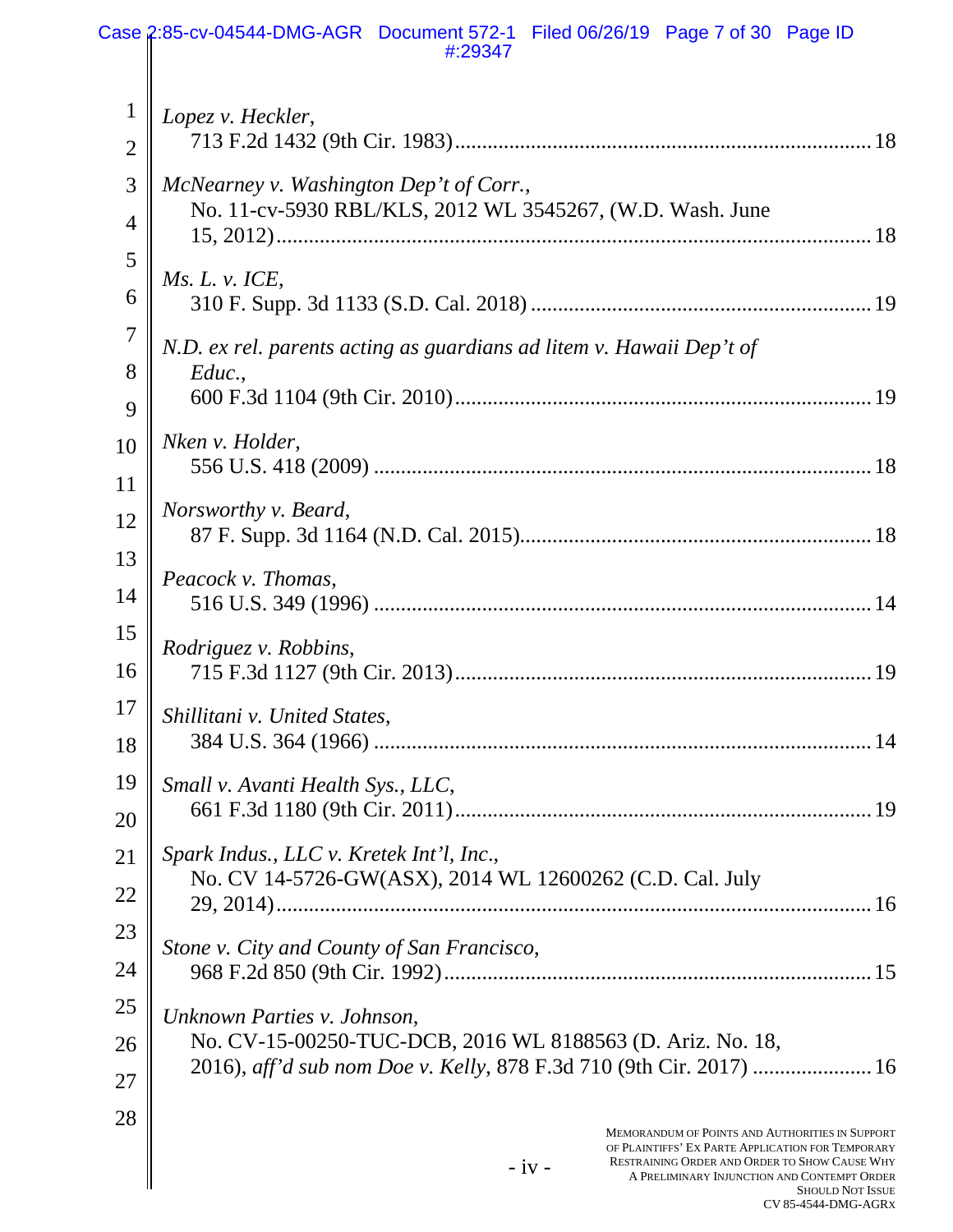|                | Case 2:85-cv-04544-DMG-AGR Document 572-1 Filed 06/26/19 Page 8 of 30 Page ID<br>#:29348                                                                                                |
|----------------|-----------------------------------------------------------------------------------------------------------------------------------------------------------------------------------------|
| $\mathbf{1}$   | Washington v. Trump,                                                                                                                                                                    |
| $\overline{2}$ |                                                                                                                                                                                         |
| 3              | Winter v. Nat'l Res. Def. Council, Inc.,                                                                                                                                                |
| 4              | <b>Statutes</b>                                                                                                                                                                         |
| 5              |                                                                                                                                                                                         |
| 6              |                                                                                                                                                                                         |
| $\overline{7}$ | <b>Rules</b>                                                                                                                                                                            |
| 8              |                                                                                                                                                                                         |
| 9              |                                                                                                                                                                                         |
| 10             |                                                                                                                                                                                         |
| 11             |                                                                                                                                                                                         |
| 12             | <b>Other Authorities</b>                                                                                                                                                                |
| 13             | 11A Charles A. Wright & Arthur R. Miller, Federal Practice and                                                                                                                          |
| 14             |                                                                                                                                                                                         |
| 15             |                                                                                                                                                                                         |
| 16             |                                                                                                                                                                                         |
| 17             |                                                                                                                                                                                         |
| 18             |                                                                                                                                                                                         |
| 19             |                                                                                                                                                                                         |
| 20             |                                                                                                                                                                                         |
| 21             |                                                                                                                                                                                         |
| 22             |                                                                                                                                                                                         |
| 23             |                                                                                                                                                                                         |
| 24             |                                                                                                                                                                                         |
| 25             |                                                                                                                                                                                         |
| 26             |                                                                                                                                                                                         |
| 27             |                                                                                                                                                                                         |
| 28             | <b>MEMORANDUM OF POINTS AND AUTHORITIES IN SUPPORT</b>                                                                                                                                  |
|                | OF PLAINTIFFS' EX PARTE APPLICATION FOR TEMPORARY<br>RESTRAINING ORDER AND ORDER TO SHOW CAUSE WHY<br>$- V -$<br>A PRELIMINARY INJUNCTION AND CONTEMPT ORDER<br><b>SHOULD NOT ISSUE</b> |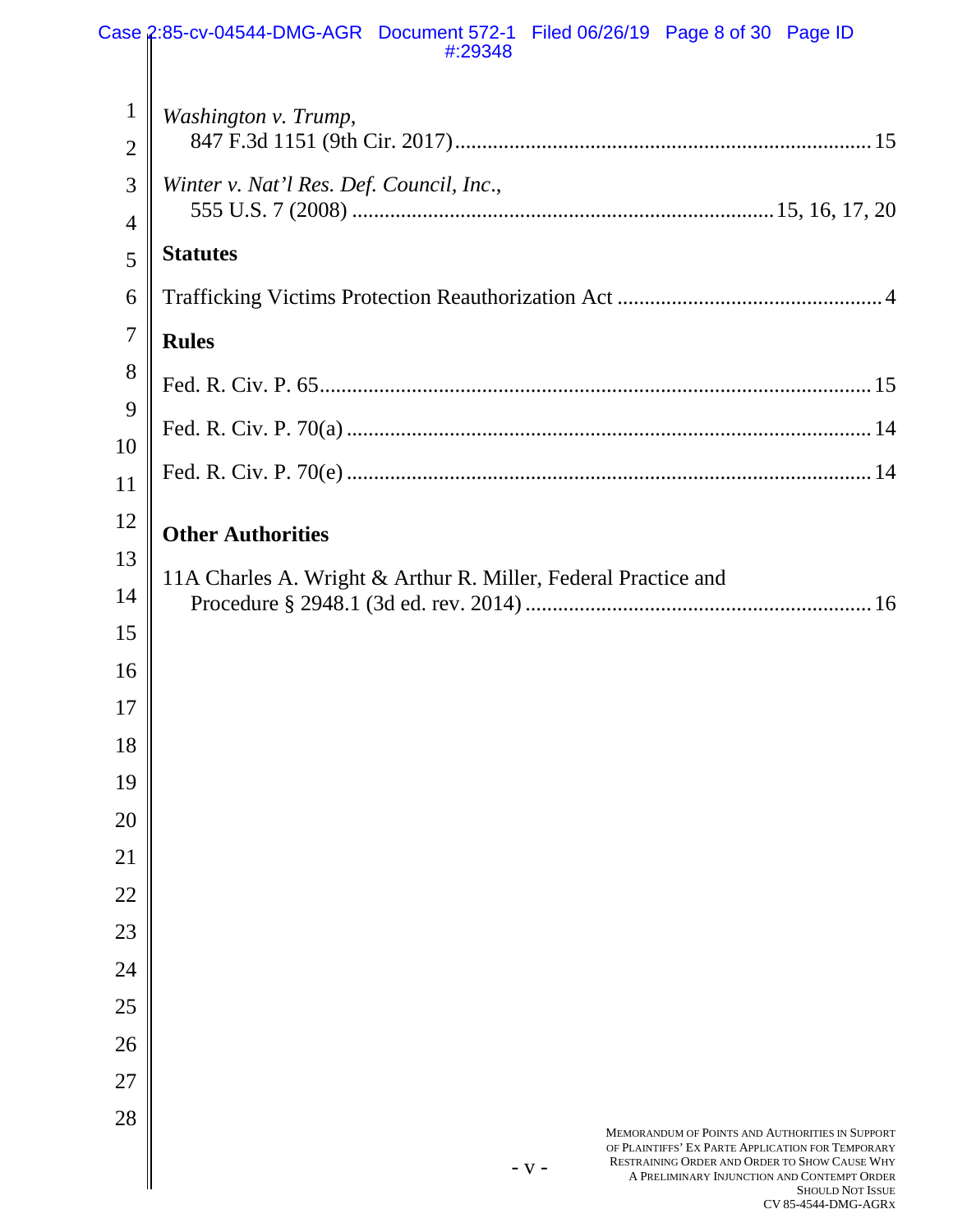## **I. INTRODUCTION**

1

2 3 4 5 6 7 8 9 10 11 12 13 14 15 16 This motion seeks emergency relief to remedy an imminent threat to the health and welfare of class member children detained for days and weeks at Customs and Border Patrol Protection ("CBP") facilities in the El Paso and Rio Grande Valley Border Patrol Sectors. Under the terms of the Stipulated Settlement Agreement approved by this Court on January 17, 1997 ("Agreement"), these children have the right to safe and sanitary conditions of detention and prompt release or placement in a facility licensed for the care of dependent children. Instead, class member children are held for weeks in deplorable conditions, without access to soap, clean water, showers, clean clothing, toilets, toothbrushes, adequate nutrition or adequate sleep. The children, including infants and expectant mothers, are dirty, cold, hungry and sleep-deprived. Because the facilities deny basic hygiene to the children, the flu is spreading among detained class members, who also are not receiving essential medical assessments or prompt medical treatment. Very young children are charged with responsibility for toddlers, with no adult or family supervision.

17 18 19 20 With each passing day, more hospitalizations are occurring and more lives are at risk. Immediate judicial intervention is necessary to compel immediate compliance with the Agreement, end this health and welfare crisis, and prevent more illness and child deaths at the border.

21 22 23 24 25 26 27 U.S. Customs and Border Protection claims that it "urgently need[s] additional humanitarian funding to manage this *crisis*." Statement of Customs and Border Protection official to Jezebel dated June 23, 2019 (emphasis added), https://theslot.jezebel.com/i-have-never-seen-conditions-as-degrading-andinhumane-1835727893 (last checked on June 25, 2019). Yet this is a "crisis" largely of CBP's own making because it is not complying with its obligations under

- 1 -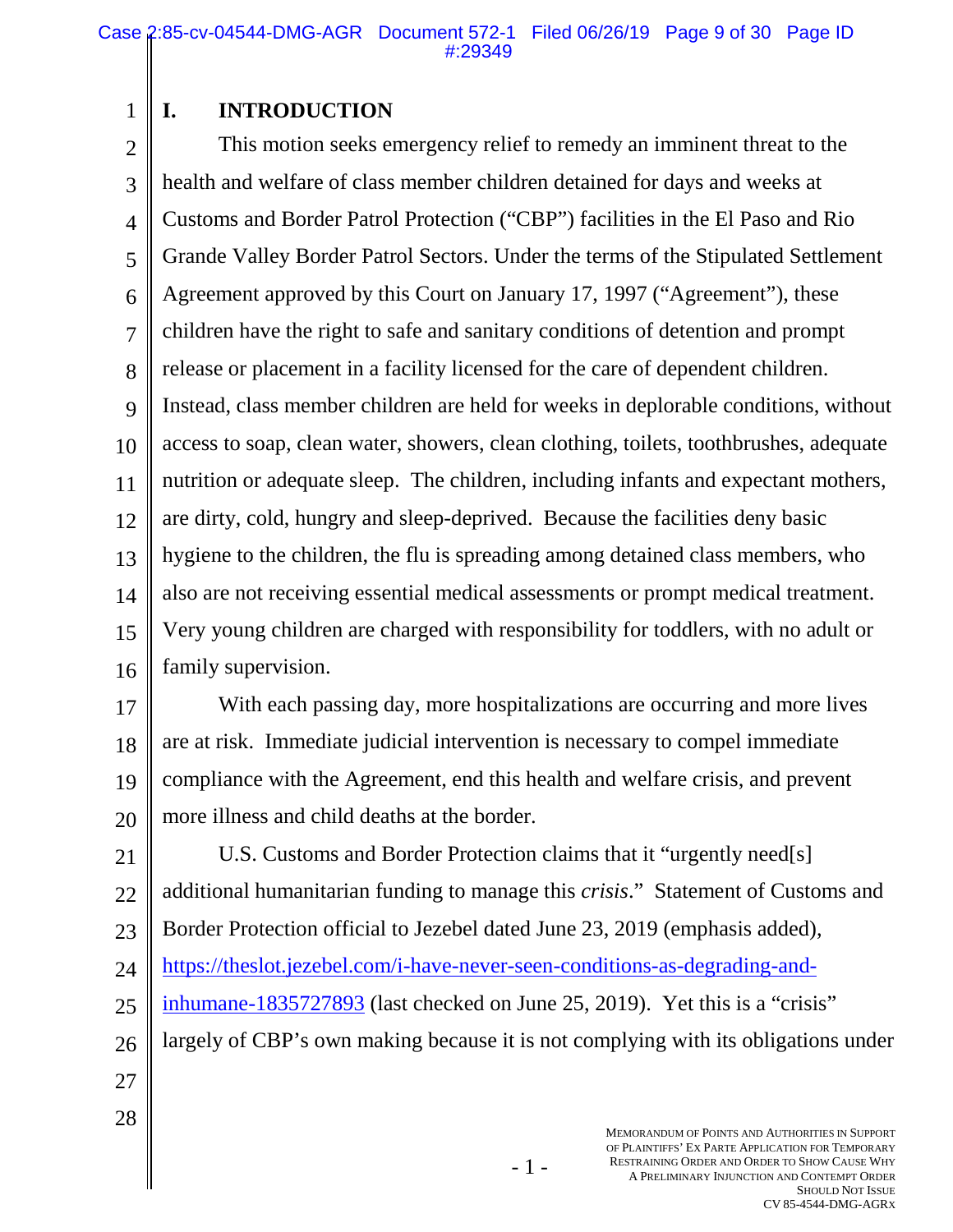1 2 the Agreement and Order, including but not limited to its obligation to move children out of these facilities promptly.

3 4 5 6 7 Unless these unsafe and unsanitary conditions at the El Paso and Rio Grande sector facilities are cured right away, the spread of illness will continue, endangering children's lives. The non-compliance evidence is overwhelming and should result in this Court ordering immediate intervention and holding Defendants in contempt of Court.

8 9 10 11 12 13 14 15 16 17 18 19 20 21 22 23 24 25 26 As stated by a pediatrician who visited Ursula and examined the children at that facility: "The conditions within which [children] are held could be compared to torture facilities. That is, extreme cold temperatures, lights on 24 hours a day, no adequate access to medical care, basic sanitation, water, or adequate food." Exhibit 13, Declaration of Dr. Dolly Lucio Sevier ("Sevier Decl.") ¶ 5. As a result of Dr. Sevier's visit, five infants were admitted to the Neonatal Intensive Care Unit at a local hospital. Dr. Sevier declares that "not supply[ing] this basic necessity [of hand-washing access after bathroom use is tantamount to intentionally causing the spread of disease." Sevier Decl. ¶ 6; *see, also* Exhibit 24, Declaration of Dr. Nancy Ewen Wang ("Wang Decl.") ¶ 5 ("Children are also at increased risk to infectious disease. The younger they are, the sicker they can get. In general, it is better to prevent illness by avoiding exposure to infectious agents. Exposure to other people with upper respiratory infections, and symptoms such as fever, cough, vomiting or diarrhea, and drinking from the same water as those who are sick, are practices guaranteed to spread infectious diseases."). These conditions not only endanger the children's health and welfare, they undermine their human dignity and violate their human rights. "[T]he United Nations Universal Declaration of Human Rights . . . maintains that everyone is entitled to '. . . food, clothing, housing and medical care[,]' as well as to the avoidance of 'cruel, inhuman or degrading treatment or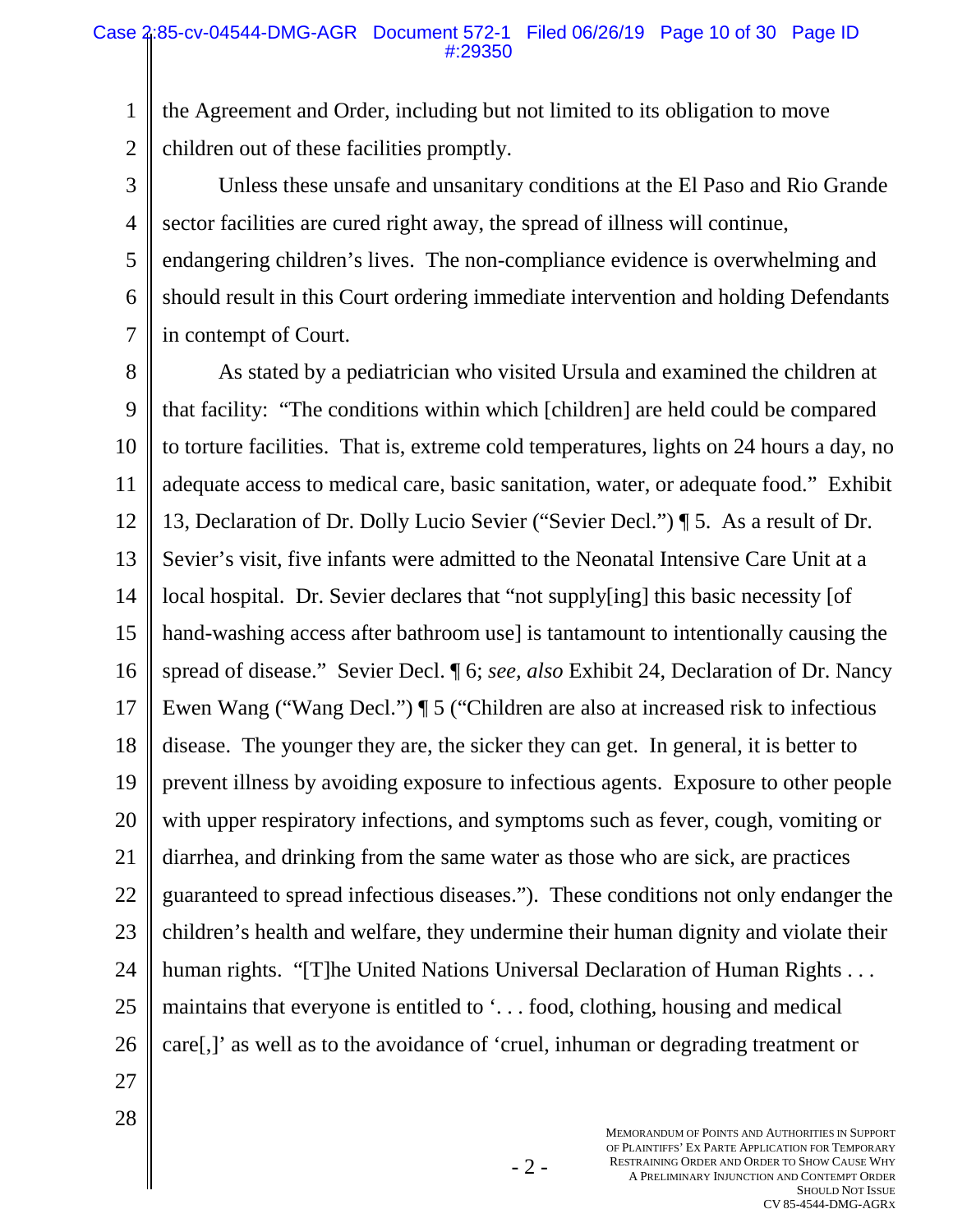#### Case 2:85-cv-04544-DMG-AGR Document 572-1 Filed 06/26/19 Page 11 of 30 Page ID #:29351

1 punishment.'" June 25, 2019 Letter from Concerned Bioethicists (signed by more

2 than 800 Bioethicists), Declaration of Elyse D. Echtman, Exhibit 3.

3 4 5 This application is supported by over 65 declarations from physicians, attorneys, detained children and their parents that show the starkly unsanitary and unsafe conditions at Border Patrol facilities.

6

7 8 9 10 11 12 13 14 Counsel sent a Notice of Non-Compliance to the court-appointed Monitor, Andrea Sheridan Ordin, on June 19, 2019, in accordance with the Dispute Resolution procedures contained in the Court's October 5, 2018 Order (Dkt. # 494) and provided a Supplement to the Notice of Non-Compliance on June 23, 2019. The Notice of Non-Compliance and Supplement were accompanied by over 50 declarations that detail the overwhelming evidence of Defendants' violations of the Agreement and the Order. The content of the Notice and Supplemental Notice is summarized in the Summary of Evidentiary Record ("Record Summary") accompanying Plaintiffs' filing.

15 16 17 18 19 Because this is an emergency, Counsel requested that the Monitor waive the time periods set forth in Section D.3 of that Order. Dkt. #494 at D.3(b). To date, the Monitor has not agreed to expedite resolution of the non-compliance. The class now seeks immediate relief from this Court to mandate swift compliance and hold Defendants in contempt.

20 21 22 23 24 25 26 27 Plaintiffs seek an emergency order requiring Defendants to bring the CBP facilities in the El Paso and RGV sectors into immediate compliance with the Agreement and Order. In furtherance of that goal, Plaintiffs seek (1) immediate inspection of all El Paso and RGV sector facilities by a public health expert authorized to mandate a remediation plan that Defendants must follow to make these facilities safe and sanitary, (2) immediate access to the facilities by independent medical professionals appointed by Plaintiffs' class counsel or the court-appointed Special Master who can assess the medical and psychological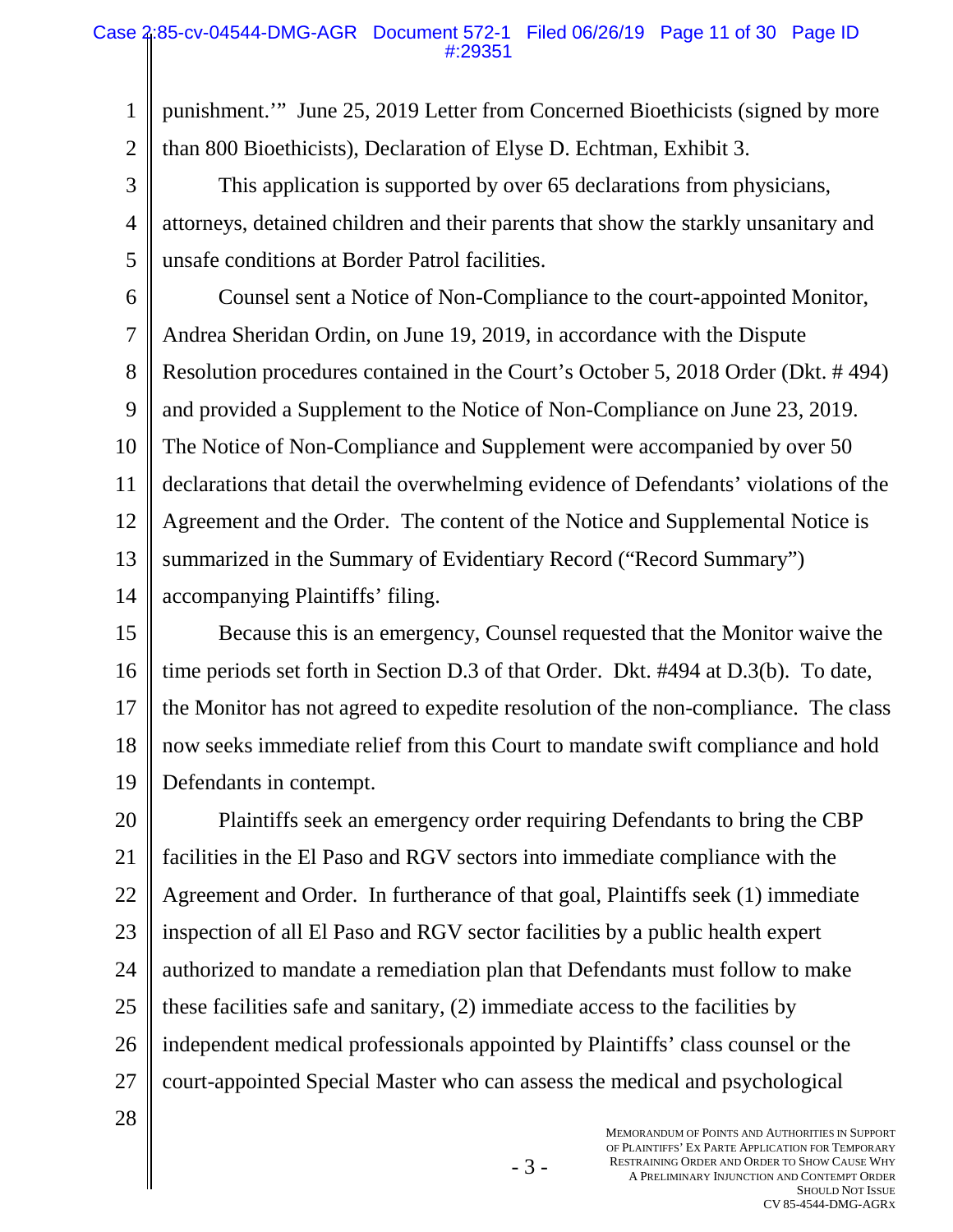MEMORANDUM OF POINTS AND AUTHORITIES IN SUPPORT OF PLAINTIFFS' EX PARTE APPLICATION FOR TEMPORARY RESTRAINING ORDER AND ORDER TO SHOW CAUSE WHY 1 2 3 4 5 6 7 8 9 10 11 12 13 14 15 16 17 18 19 20 21 22 23 24 25 26 27 28 needs of the children and triage appropriately, and (3) deployment of an intensive case management team to focus on expediting the release of Category 1 and 2 children (as classified in the Trafficking Victims Protection Reauthorization Act) to alleviate the backlog caused by the inadequate Office of Refugee Resettlement placement array. Finally, as a deterrent to future violations, Plaintiffs request that Defendants be held in contempt for their flagrant and persistent violations of the Agreement and the June 27, 2017 Order. **II. STATEMENT OF FACTS A. CBP Facilities Are Unsafe and Unsanitary 1. The children are denied access to basic hygiene, including soap, showers, toothbrushes and clean clothing**  This Court's Order provides that "safe and sanitary" conditions require that detained children be provided with "soap, towels, showers, dry clothing, [and] toothbrushes." Order at 13. The children at CBP facilities are not provided with soap, clean and dry clothing, regular showers, toothbrushes, towels or sanitary toilet facilities. *See* Record Summary at 1-4. The bathroom facilities are filthy and there is no soap to wash hands after using the toilet. *See id*. Some children are showering and brushing their teeth once every 4-5 days, while others are going weeks without a shower or the opportunity to brush their teeth. *See id.* **2. The children are denied clean clothing**  The children and infants are forced to wear soiled and inadequate clothing. *See* Record Summary at 4-5. Everyone is wearing the same thing they crossed the border in, and their clothing is dirty because there is no place to wash clothing. *See id.* Some of the children are wearing clothing stained with vomit or breastmilk. *See id.* There is no clean clothing available for the children. *See id.*

A PRELIMINARY INJUNCTION AND CONTEMPT ORDER

SHOULD NOT ISSUE CV 85-4544-DMG-AGRX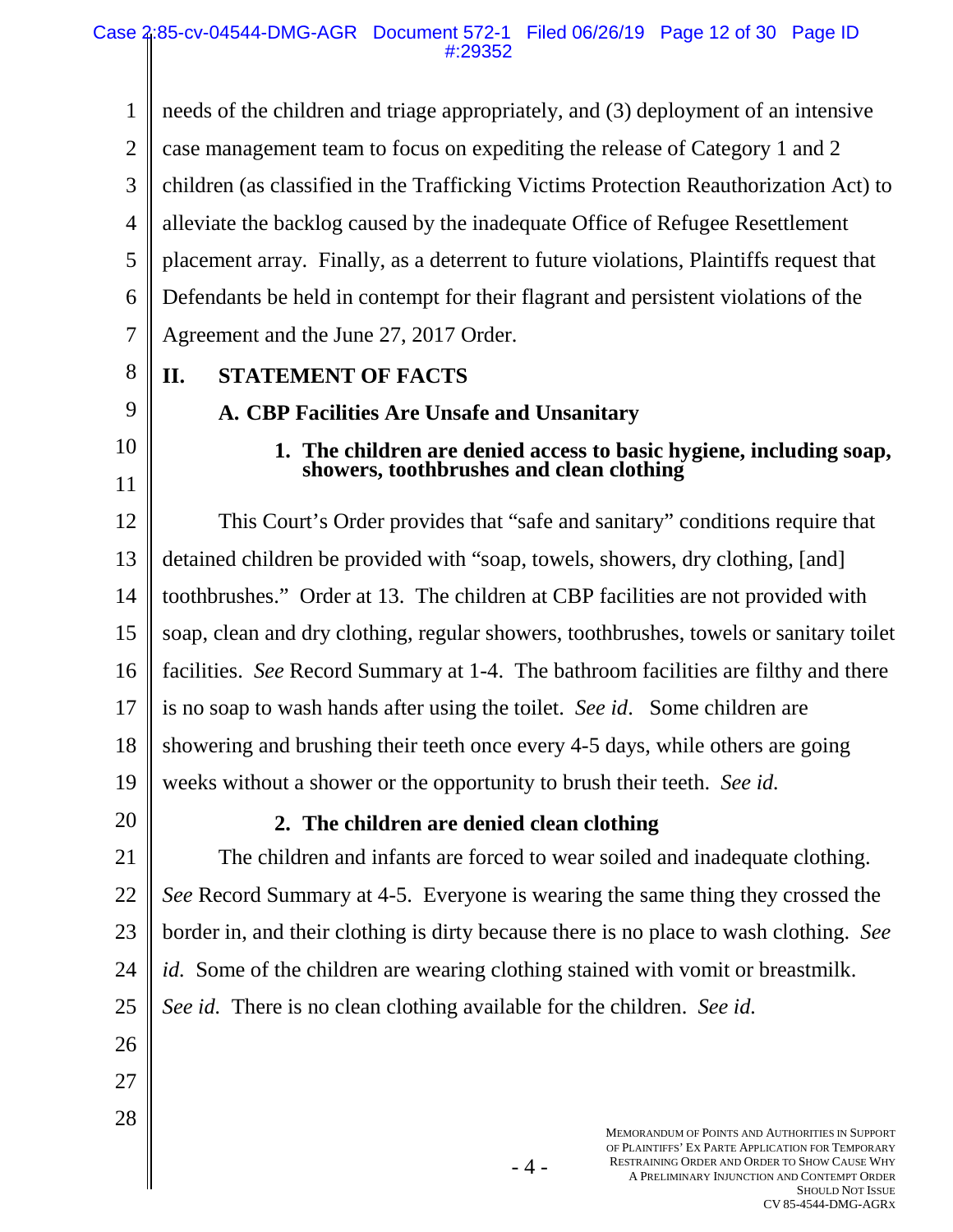2 3

4

5

6

7

8

9

10

11

12

13

14

15

16

17

18

1

### **3. The children's supplies, including medicine, have been taken away**

Extra clothing, medicine and supplies that the children have brought with them has been taken away. *See* Record Summary at 5-6. Many detainees testified that the officers threw away any extra clothing, medicine, and baby supplies that they brought with them. *See id.* Some of the children were wet when they arrived, but they were not permitted to change clothing before being put into freezing cold holding cells. *See id*. Babies are being kept in these freezing cold conditions, and some of them have only a diaper and a t-shirt to wear. *See id.*

## **4. The children do not have adequate access to sanitary toilet facilities**

Children are given either limited access to toilets or are outright refused access. *See* Record Summary at 6-7. Where the toilets are outside the cells, the children have to ask permission to use the bathrooms, and permission is granted at the discretion of the guard. *See id.* Sometimes the guards punish the children by "closing" the bathrooms. *See id.* In other instances, the toilets are in the same cell where children sleep and they have no privacy while using the toilet. *See id.* Sometimes the children try to cover themselves with a blanket for privacy while they use the toilet. *See id.*

19 20

21

22

23

24

25

26

27

28

### **5. Young children are irresponsibly and dangerously tasked with the care of very young children and toddlers, endangering the children's welfare.**

In violation of the obligation to provide "safe" facilities, the CBP has young children taking care of toddlers and other very young children, in conditions that constitute child endangerment. *See* Exhibit 41, A.M.O.R. Decl. ¶¶ 3-5 ("A Border Patrol Agent came in our room with a two-year-old boy and asked us, 'Who wants to take care of this little boy?' Another girl said she would take care of him, but she lost interest after a few hours and so I started taking care of him yesterday. His bracelet says he is two years old. I feed the 2-year-old boy, change his diaper, and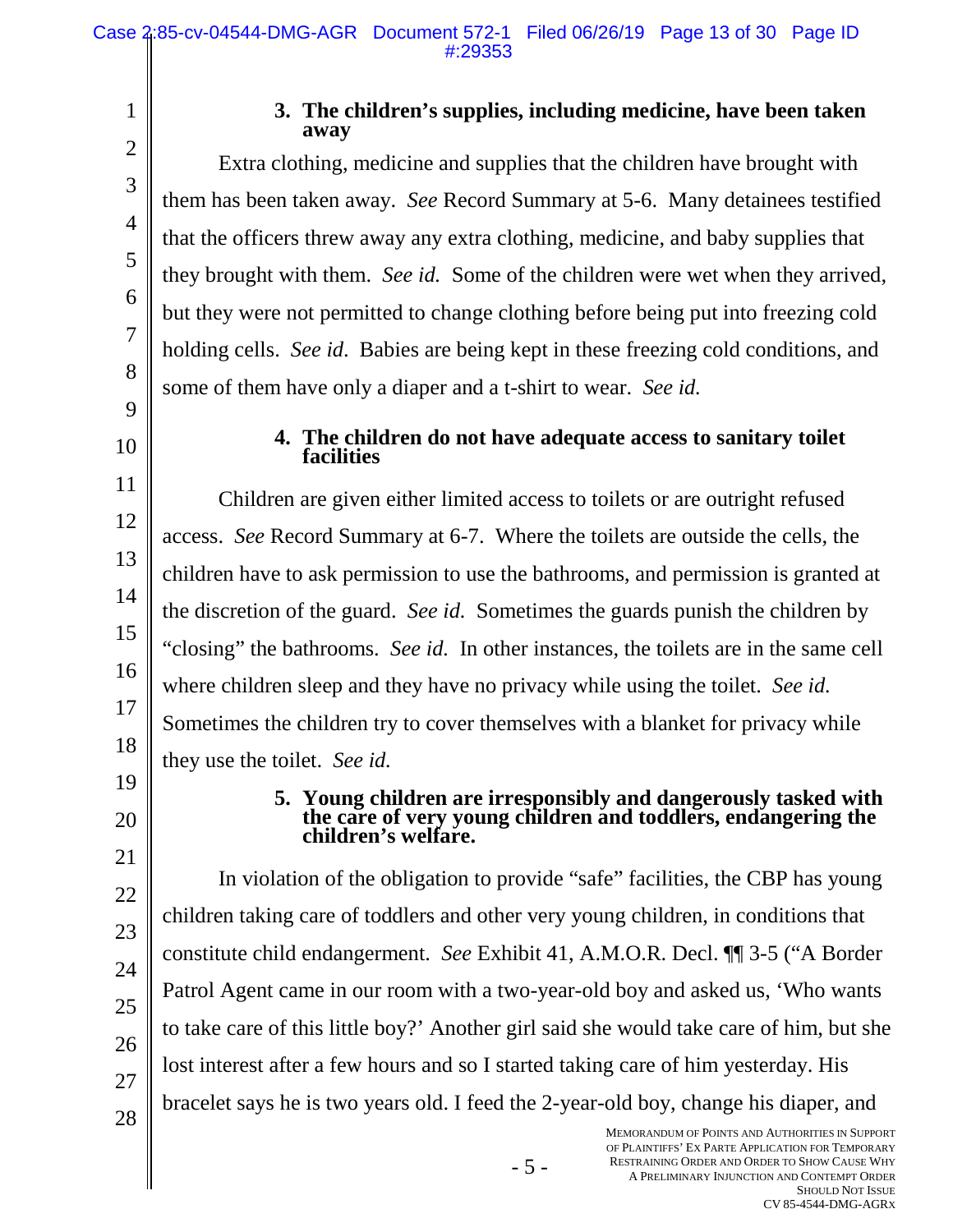1 2 3 4 5 6 7 8 9 10 11 play with him. . . . . The little boy that I am taking care of never speaks. He likes for me to hold him as much as possible.") (Clint); Exhibit 52, G.S.C.C. Decl. ¶ 12 ("Most of the children are all alone. One was only two years old. She came to the U.S. with her aunt, but they separated her. One of the girls tried to take care of her.") (Clint); Exhibit 64, K.A.R.L. Decl.  $\P$  7 ("There are young children with no parents. There was an 8-year-old with no parent here who was trying to take care of a little 4-year-old girl. She did not know how to take care of a little girl so she kept asking me what to do, . . .") (Clint); Exhibit 49, E.Y.F.C. Decl.  $\P$  16 ("There are children who are very young here, only two or three years old, and their mother is not with them. . . . . Other children who are older try to take care of the little ones.") (Clint).

12

## **B. CBP Denies Children Access to Clean Drinking Water**

13 14 15 16 17 18 The Agreement and this Court's Order require Defendants to provide children with adequate access to clean drinking water. Order at 11-12. The children's declarations make clear that they are not provided with regular or sufficient access to clean water to drink, make formula with, or to sanitize baby bottles. *See* Record Summary at 7-8. Often the water that is available in the cells tastes like chlorine or bleach and is not potable. *See id.*

19 20 21 22 23 24 25 Dr. Sevier recounts that "all parents of infants drinking formula from a bottle reported having no ability to wash bottles." Sevier Decl. ¶ 7. "Re-feeding a child spoiled formula is a significant health hazard that can cause severe infectious diarrhea and death in this vulnerable population. . . . Many mothers regularly boil their infant's bottles to ensure there is no chance of their infant acquiring an infection. . . ., to deny parents the ability to wash their infant's bottles is unconscionable." *Id.*

26 27 In addition, nursing mothers at Ursula are experiencing an inadequate milk supply from lack of drinking water. *Id.* at 11. The nursing mothers reported to Dr.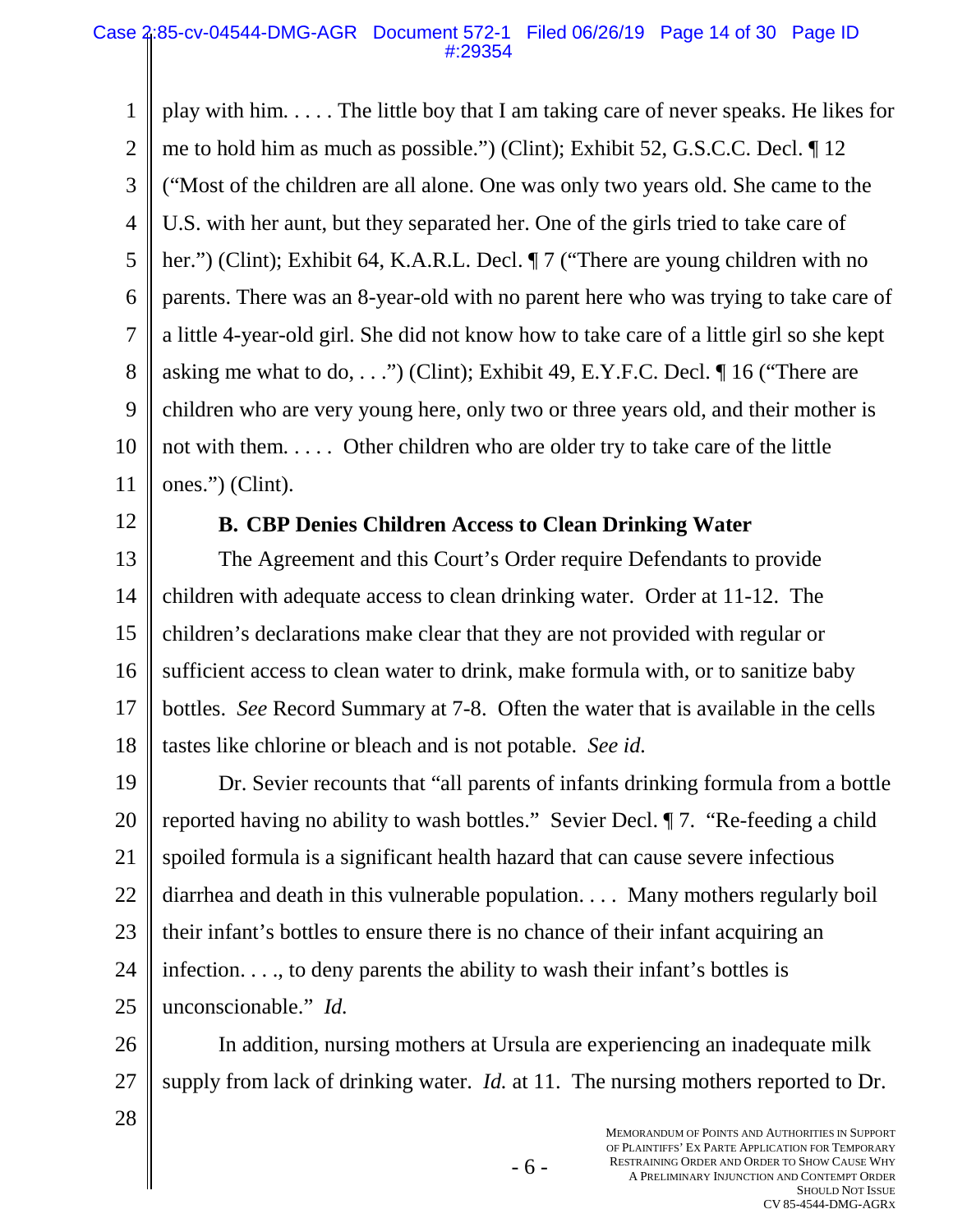1 2 3 4 5 6 7 8 9 10 11 Sevier that they are "drinking only 1.5L of water per day (offered at meals)" and that "they would drink more if they had more access to water." *Id.* "All felt that the water in the cells was undrinkable due to taste." According to Dr. Sevier, "[a]n average-sized adult requires 2L of water per day to maintain adequate hydration. A breast-feeding woman requires at least 3L per day and extra caloric needs to maintain adequate hydration." *Id.* "Breast-feeding mothers should be offered . . . extra bottled water and extra calories since they are producing the primary source of nutrition for their children." It is Dr. Sevier's medical opinion that Defendants are "endangering the health of these infants" by providing "breastfeeding mothers less than adequate supplies of fluids and nutrition." *Id.* "An infant without adequate nutrition is at risk of complications from even the most minor of illnesses." *Id.*

12

## **C. The Children are Hungry and Malnourished.**

13 14 15 16 17 18 19 20 The Agreement and this Court's Order require the Defendants to provide the children with adequate access to edible food. *See* Order at 8-11. The children's declarations attest that the food is inadequate and often inedible. *See* Record Summary at 9-11. They are often given food that is not fully cooked or still frozen. *See id*. There is an insufficient quantity of food provided, and many children reported that they are hungry all the time. *See id.* The teen mothers who are nursing their babies do not have enough to eat or drink, and as a result, they are not producing enough breast milk to feed their babies. *See id.*

21 22 23 24 25 26 27 Additionally, babies and children are not given age-appropriate food that they can or will eat, and the age-appropriate food that they are given is not provided in sufficient quantity. *See* Record Summary at 11-14. Many babies are not being provided with baby food, and they are unable to stomach the adult food they are provided. *See id.* The food they are provided is of inferior quality and not appropriate for babies or toddlers. *See id.* Some babies are not provided with formula at all, and others are provided with less formula than they need. *See id.*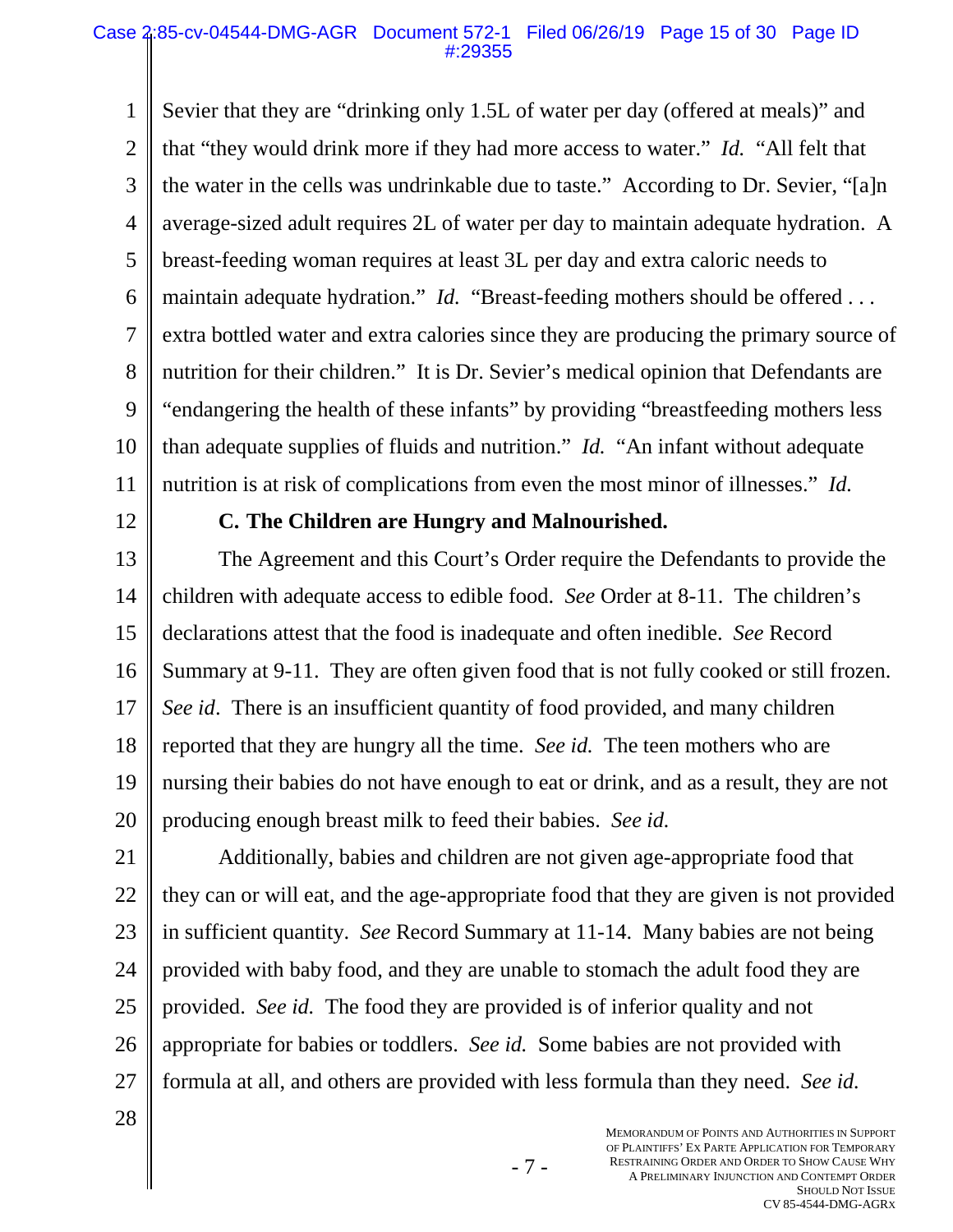1 2 Many infants and children are losing weight because of the quality and quantity of food being provided. *See id.*

3 4 5 6 7 8 9 10 Dr. Sevier reports that "[i]nfants between 6-12 months should be fed pureed foods in addition to formula." Sevier Decl. ¶ 9. But, the infants in that age range are only being provided with "infant formula, apple sauce and solid foods." *Id.* This improper nutrition of formula and apple sauce "leaves a child at risk for developing nutritional deficiencies, including but not limited to iron deficiency anemia. This can cause serious health and developmental consequences given anemia in infancy is linked to reduced standardized testing scores in school-aged children." *Id*. (citation omitted).

11 12 13 14 15 The CPB's own standards require access to food that is "in edible condition (not frozen, expired, or spoiled)" and provide that minors "must have regular access to snacks, milk, and juice." CBP National Standards on Transport, Escort, Detention, and Search ("TEDS Manual") §§ 4.13, 5.6. These conditions are particularly dangerous for the youngest detained children:

16 17 18 19 20 21 22 23 24 25 26 27 Age appropriate nutrition and hydration are essential to avoid serious sequelae such as dehydration, electrolyte imbalance, and growth and developmental delay. Nutrition offered must be appropriate for a child's developmental age. Babies require adequate quantities of breast milk or formula. Breast milk is the ideal food for infants. It is the most nutritious, offers immunologic defenses, and is the most available and affordable but requires adequate nutrition and hydration of the lactating motion. Formula can be adequate, but must be given in appropriate quantities and be mixed with clean water in the right proportions, otherwise formula can cause electrolyte imbalance, dehydration, and malnourishment. Young children, as they transition to solid food, are particularly vulnerable to lack of appropriate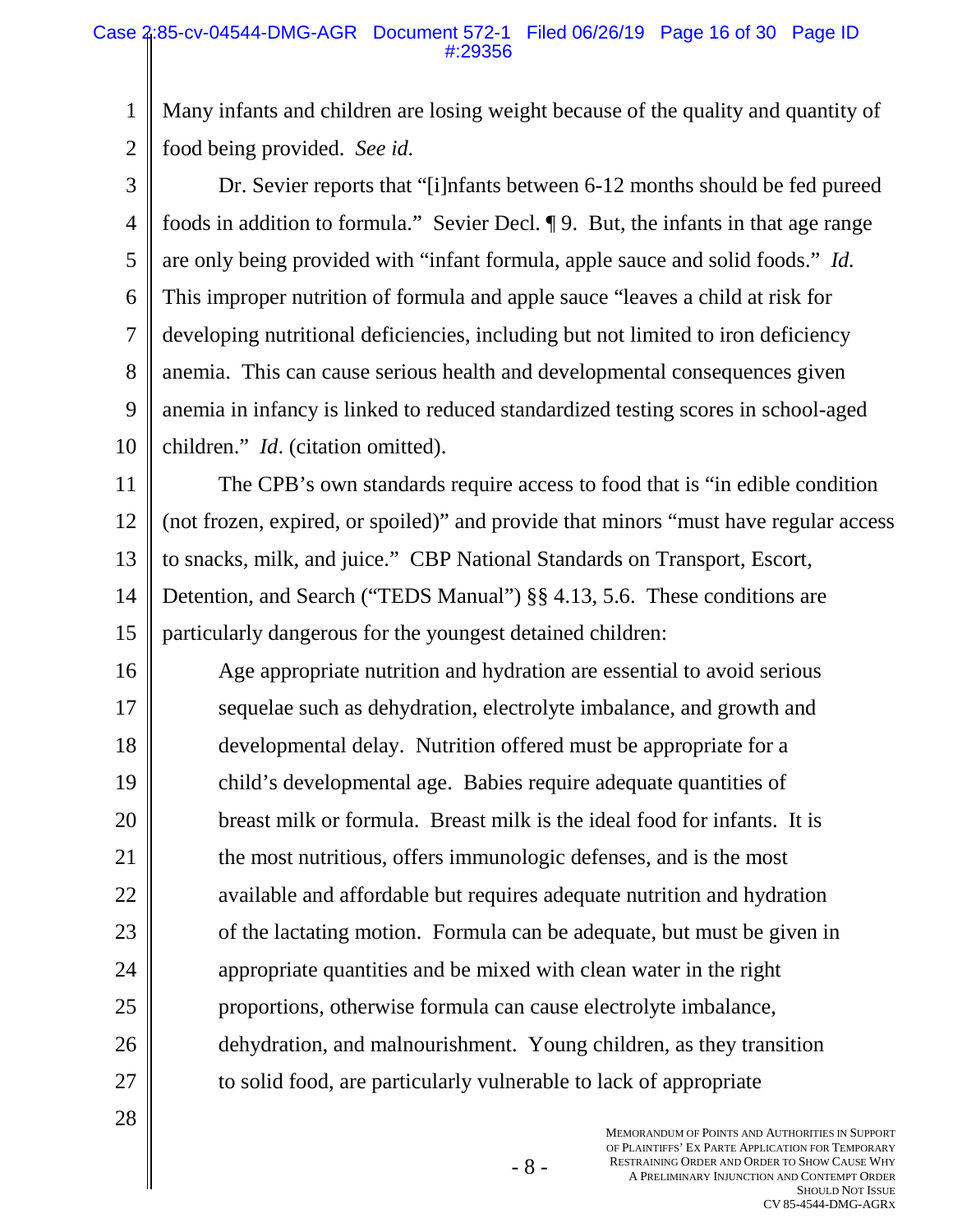nutrition. In addition to breast milk or formula, young children require baby food of the appropriate nutritional value and texture (so it can be swallowed safely without the need to chew). Children, after the age of about one, require continued and adequate amounts of nutritious, uncontaminated food, milk and adequate hydration.

6 7 8 9 10 Wang Decl. ¶ 4. These concerns are amplified when children are suffering from gastrointestinal illnesses. *See id.* ¶ 7 ("Children with gastrointestinal disease (vomiting and/or diarrhea) are particularly vulnerable to dehydration. Children who are malnourished are at increased risk of severe disease and complications from diarrhea.").

11

1

2

3

4

5

## **D. CBP Keeps the Facilities Unreasonably Cold**

12 13 14 15 16 17 18 19 20 This Court's Order requires the Defendants to provide "adequate temperature controls at a reasonable and comfortable range." *See* Order at 16. The declarations show that children are held in cages that are described as incredibly cold and crowded with nowhere to sit. *See* Record Summary 15-17. There are not sufficient beds for the children and many of the children sleep either on mats on the floor or sleep directly on the cold concrete floor. *See id.* The air conditioning is turned up very high, but the children are given only thin mylar blankets, which are not sufficient to keep them warm. *See id.* They have a hard time sleeping because they are so cold. *See id.*

21 22 23 24 25 26 27 These conditions have been independently verified by visiting attorneys. While the attorneys were not permitted to view the living or sleeping quarters, they nonetheless found the temperatures in office spaces to be very cold and noted the children were "visibly chilled and complained of cold temperatures." *See* Exhibit 22, Declaration of Toby Gialluca ("Gialluca Decl.") ¶ 4; Exhibit 21, Declaration of Genevieve Grabman ("Grabman Decl.") ¶ 6 (noting she was forced to wear a sweater and a suit jacket during interviews with detainees). In addition, the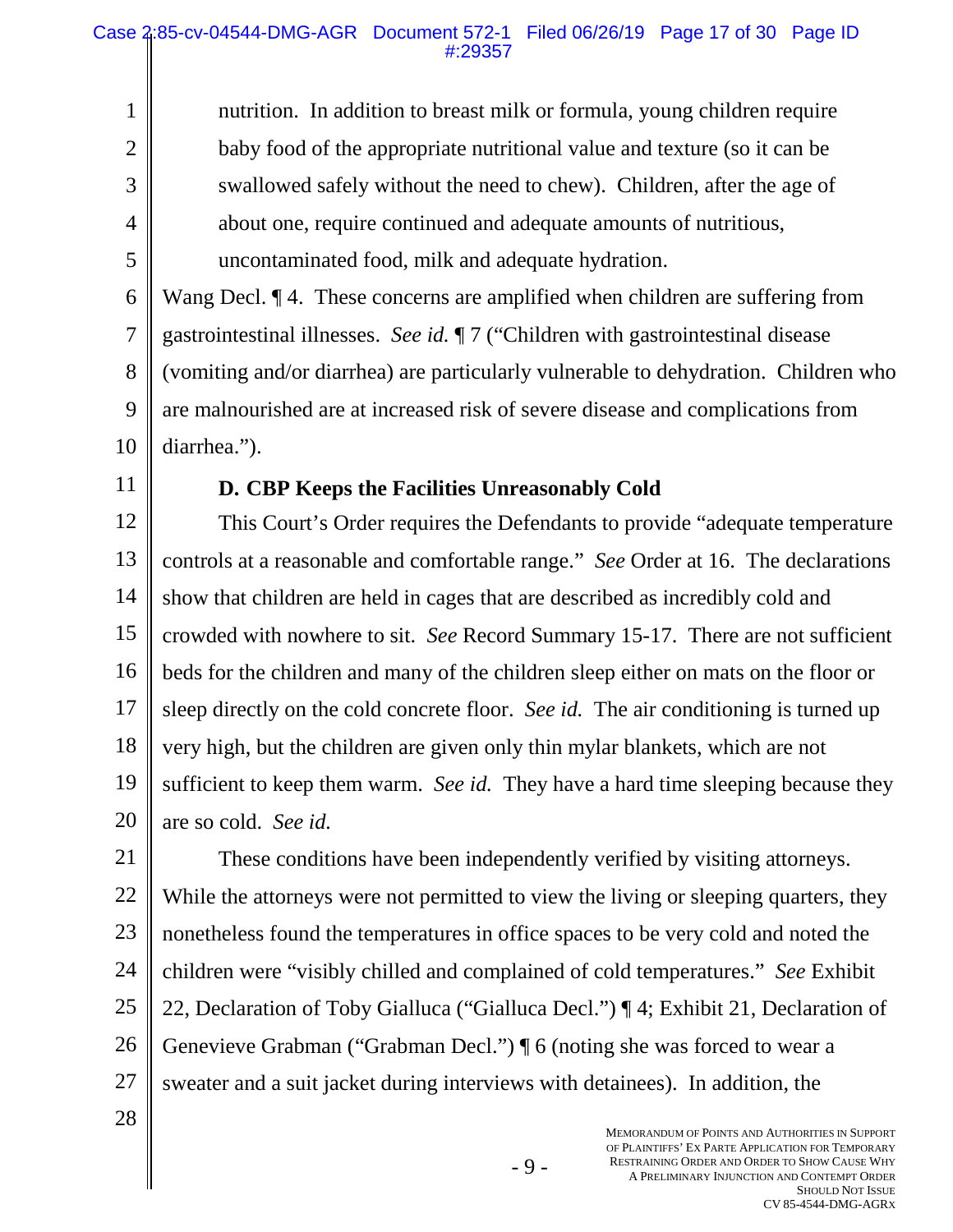1 2 3 4 5 6 attorneys noted many children were dirty and without clothing. Gialluca Decl. ¶ 5 ("Most children are wearing filthy clothing and have not bathed or been provided clean clothing since crossing the river. Many of the babies and toddlers are dirty and most are not fully clothed as a result of CBP confiscating their clothing and failing to provide new clothing."); Grabman Decl. ¶ 9 (discussing K.B.A.J.'s premature infant daughter who was "swaddled in a dirty towel.").

7

## **E. CBP Denies the Children Reasonable Sleeping Conditions**

8 9 10 11 12 13 14 15 16 17 This Court's Order requires that Defendants provide the detained children with reasonable sleeping conditions that allow them to sleep. *See* Order at 16-18. Numerous children have testified that the conditions at the CBP facilities make it impossible to sleep. Children consistently report that bright lights are on 24 per hours per day, and they are forced to sleep in crowded cages, often sharing blankets or mats that are taken away from them early. *See* Record Summary 18-20. They also cannot sleep because it is noisy, in part because the guards enter the cells and wake them up by yelling at or to the children through the night. *See id.* In addition, minors and infants often sleep on hard concrete floors and benches, including pregnant mothers. *See id*. at 20-21

18 19 20 Dr. Sevier also reports that the lights are kept on all night long in the Ursula daycare which interferes with the ability of the children to sleep. Sevier Decl. ¶ 12. "This is a serious detriment to a child's developing brain." *Id*.

21

## **F. CBP Denies Emergency Medical Care to Detained Children**

22 23 24 25 26 27 The Agreement requires Defendants to provide the detained children with access to medical care in the case of a medical emergency. *See* Flores Agreement ¶ 12. Conditions at Ursula have led to rampant sickness, as reported by the media and documented firsthand by attorneys and physicians visiting the facility. *See* Cohen Decl. ¶¶ 3-5 (noting observations of "a number of what appeared to be profoundly ill infants and children as well as a pregnant teenager whose toddler has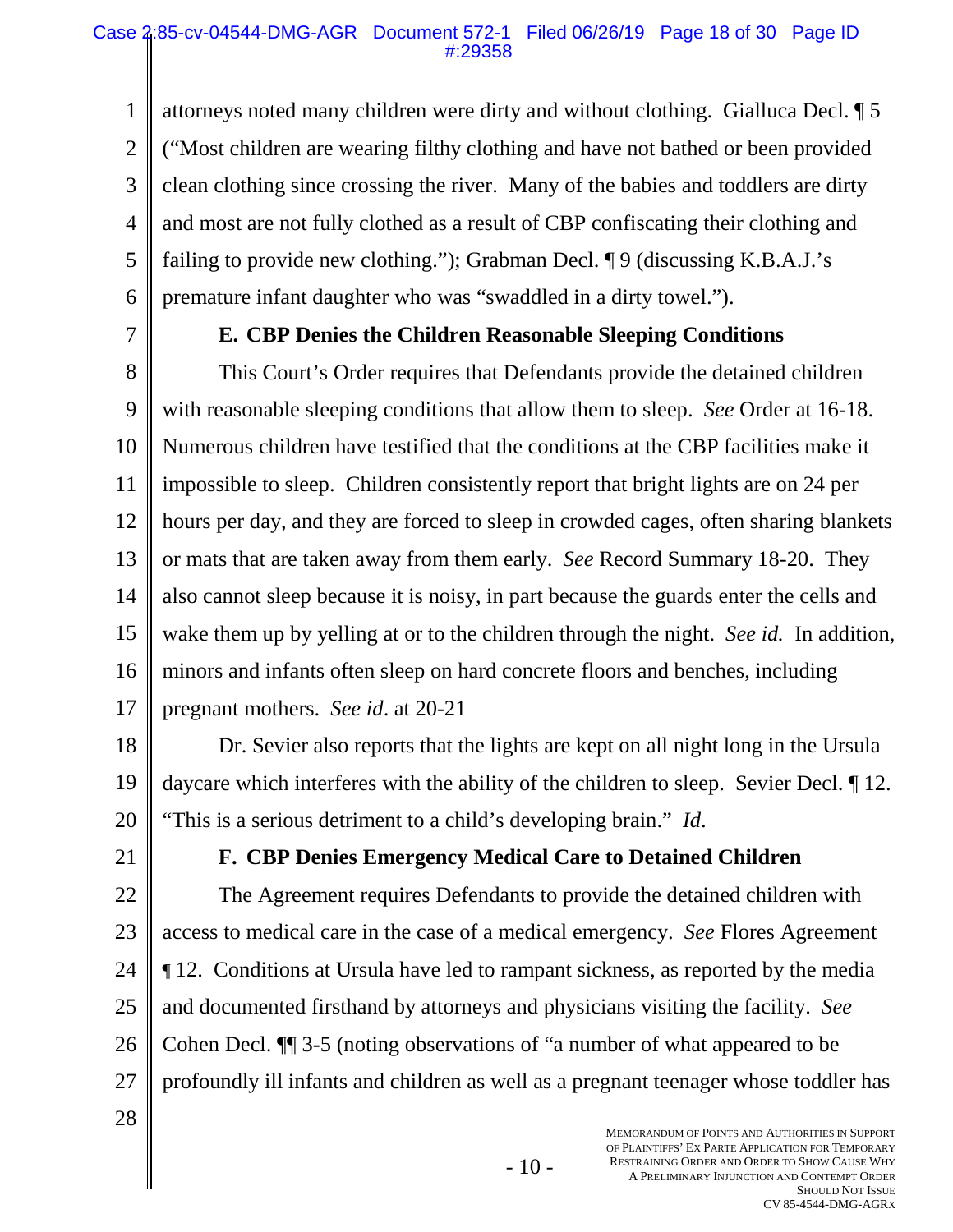1 2 3 4 5 6 7 8 9 10 11 tested positive for flu, which may be fatal to pregnant women and their fetuses" and discussing media reports of flu outbreak); Grabman Decl. ¶¶ 8-11 (discussing illnesses of six Ursula child detainees, including K.B.A.J. who was confined to a wheelchair following an emergency caesarian section and her premature infant who was "listless"); Gialluca Decl.  $\P$  6-10 (describing ill minors, including infants who were "listless," "sallow," and "frail."). *See also* Exhibit 35, W.A.C.L. Decl. ¶ 7 ("The conditions are very crowded in the cage where I am at. There are about 75 people each night that I have been here. We sleep literally stacked on top of each other should to shoulder. So many are sick. On any given day there are at least 20 that are sick. They try to separate the ones that are sick, so that means people come and go. But not everyone goes if they are sick.").

12 13 14 15 There are numerous sick class members (*see* Sevier Decl. at ¶¶ 7-48 (listing details of medical examinations)), but despite that the flu and other sicknesses are rampant throughout the facility, testimony of numerous declarants shows that there is no access to emergency care. *See* Record Summary at 22-25.

16 17 18 19 20 21 22 23 24 The existing medical issues can only be remedied via immediate care. *See* Wang Decl. <u>¶</u> 22 ("These minor children and infants should have immediate access to emergency medical services.") The CBP facility conditions, especially when combined with the weakened immune systems of children, are causing a genuine public health crisis that will persist and worsen if left untreated. *See id.* ¶¶ 4-11, 22 ("In my professional opinion as a pediatric emergency physician, the appropriate place for these children to receive the services that they need is the emergency department of a hospital, which has the needed capacity and capability to appropriately evaluate and treat these children.").

25 26 In short, the children need immediate access to emergency care and improved living conditions to prevent more illness and even death.

27 28 **G. CBP Improperly Separates Children from Family Members** 

- 11 -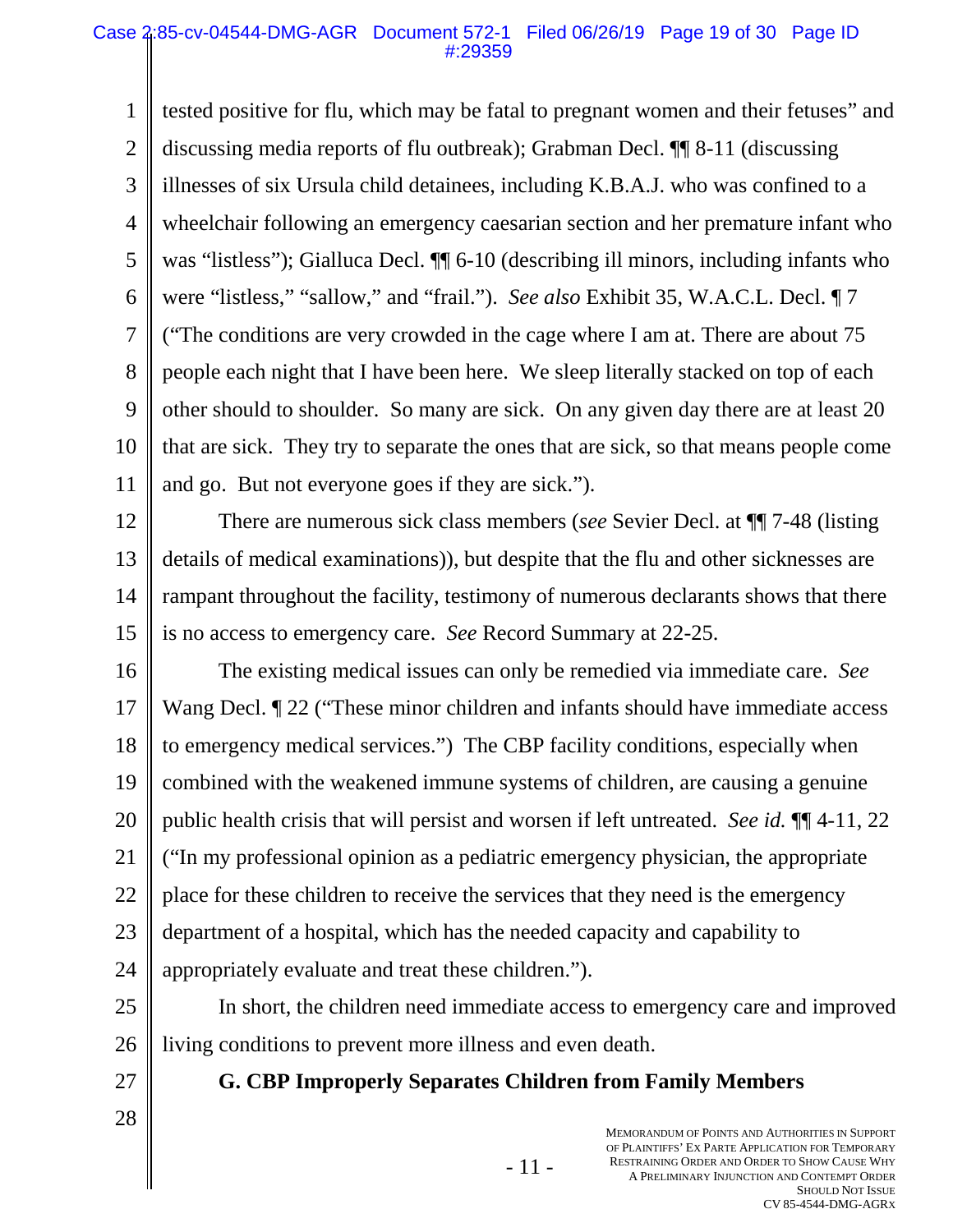#### Case 2:85-cv-04544-DMG-AGR Document 572-1 Filed 06/26/19 Page 20 of 30 Page ID #:29360

1 2 3 4 5 6 7 8 9 10 11 12 13 14 15 16 17 18 19 20 Paragraph 12A of the Agreement requires that Defendants keep children in contact with their family members. In violation of that provision, CBP is separating children from their families. *See* Exhibit 3, J.I.L.Z. Decl. ¶¶ 3, 5-6 ("The immigration agents separated me from my father right away. I was very frightened and scared. I cried. I have not seen my father again….I have been at this facility for several days. I have not been told how long I have to stay here. I am frightened, scared, and sad.") (Clint); Exhibit 9, M.F.M.O., K.M.N.O. and S.N.M.O. Decl. ¶ 6 ("At 3 AM the next day the officers told us that our grandmother would be taken away. My grandmother tried to show the officers a paper signed by my parents saying that my grandmother had been entrusted to take care of us. The officers rejected the paperwork saying that it had to be signed by a judge. Then the officers took my dear grandmother away. We have not seen her since that moment….The officers didn't give us any information about how we could reunite with our grandmother.") (Clint); Exhibit 2, C.A.H.H. Decl. ¶¶ 3-4 ("[T]hey separated me from my aunt. I cried and they did not tell me where I was going. I was taken to this place [Clint CBP] where I have been for 3 days.") (Clint); Exhibit 8, L.G.L.L. Decl. ¶ 5 ("There have been boys as young as 3 or 4 years old in the cell with me. The 3 year old had a brother with him. The 4 year old came to the United States with an uncle but they separated him so he has no one here. It is very sad here. We all want to leave.") (Clint).

- 21
- 22
- 

### **H. Defendants do not Make and Record Efforts Aimed at the Prompt Release of Minors or their Placement in Licensed Facilities.**

23 24 25 26 27 The Agreement requires that, from the time of apprehension, Defendants make and record continuous efforts to release class members to parents or sponsors and if they do not have sponsors then to expeditiously transfer them to licensed facilities. It is undisputed that Defendants are ignoring the Agreement's terms with regard to children held for weeks in CBP facilities in the El Paso and RGV Sectors.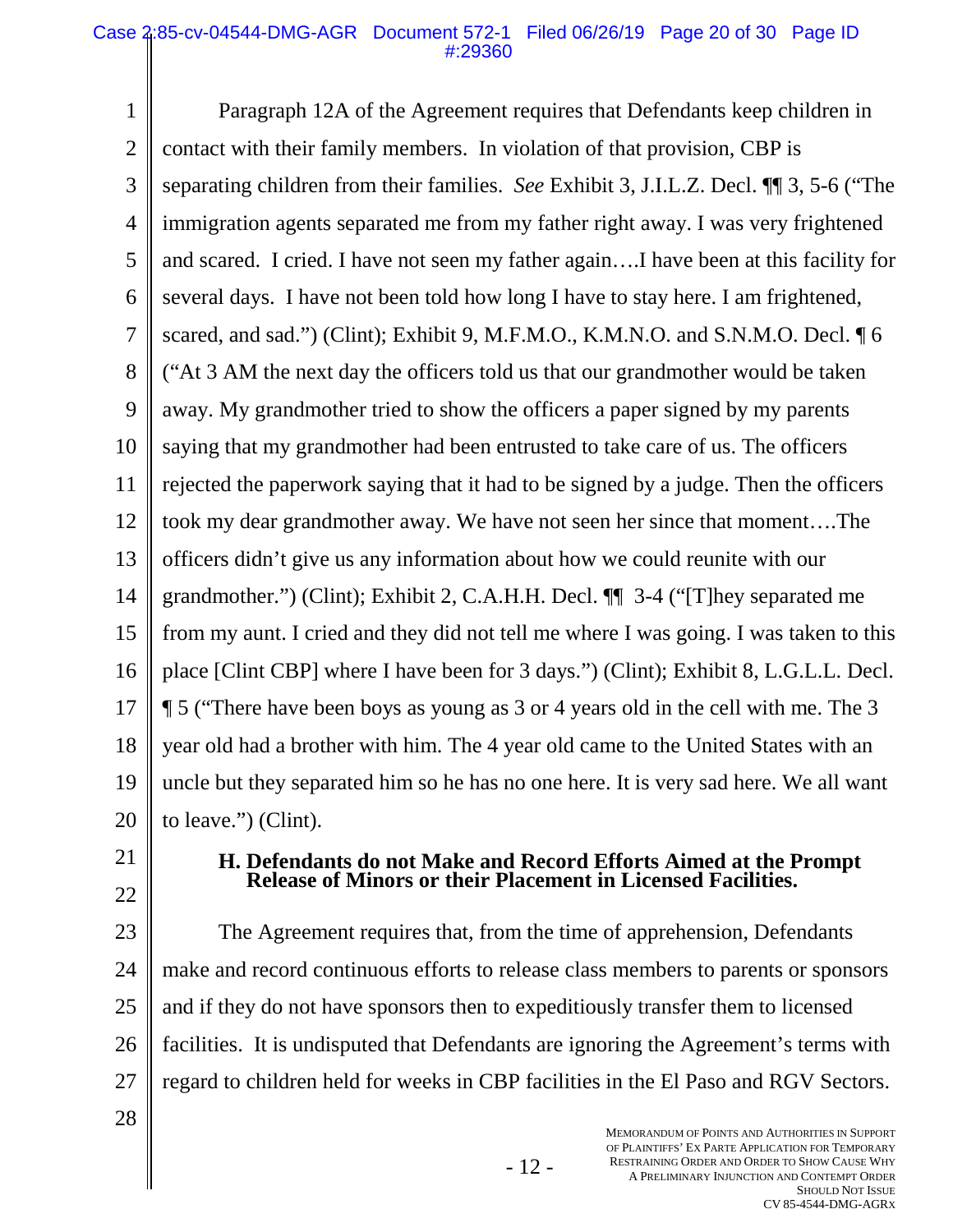#### Case 2:85-cv-04544-DMG-AGR Document 572-1 Filed 06/26/19 Page 21 of 30 Page ID #:29361

1 2 3 4 5 Class member declarations confirm that detention in CBP custody is lengthened, and their exposure to unsanitary, unsafe, unhealthy conditions increased, because Defendants are not making or recording prompt and continuous efforts to reunify minors with sponsors under Paragraph 14 or to place them in licensed programs under Paragraph 19 of the Agreement.

6 S.N.A.M., a 16-year-old class member who fled Guatemala with her son, had been detained at the Clint CBP facility for 17 days when she declared:

When arriving at the Clint facility, I informed officers that my father lives in Nebraska. I gave officers my father's name and contact information. Since I gave that information to officers, no one has discussed anything further with me. I have not heard of a release. I have no idea what is going on. I have not been told of any other optional facilities where I can live.

13 Exhibit 66, S.N.A.M. Decl. ¶ 6.

14 15 16 17 18 19 20 21 22 23 24 25 26 Class members routinely report this violation: "I don't know why they have kept us here for so long. I gave them the information for my cousin who lives in the U.S. the first day arrived here in the morning….She says that I can live with her. They never called even called her until two days ago. They said that they cannot send me to go live with her, but have to send me and my baby somewhere else and the people at that facility will decide where I go next." Exhibit 52, G.S.C.C. Decl. ¶ 13. S.N.A.M.M. (age 16), left Guatemala with her son to flee violence, and made this declaration at the Clint CBP facility: "When arriving at the Clint facility, I informed officers that my father lives in Nebraska. I gave officers my father's name and contact information. Since I gave that information to officers, no one has discussed anything further with me. I have not heard of a release. I have no idea what is going on. I have not been told of any other optional facilities where I can live." Exhibit 66, S.N.A.M.M. Decl. ¶ 6.

27

7

8

9

10

11

12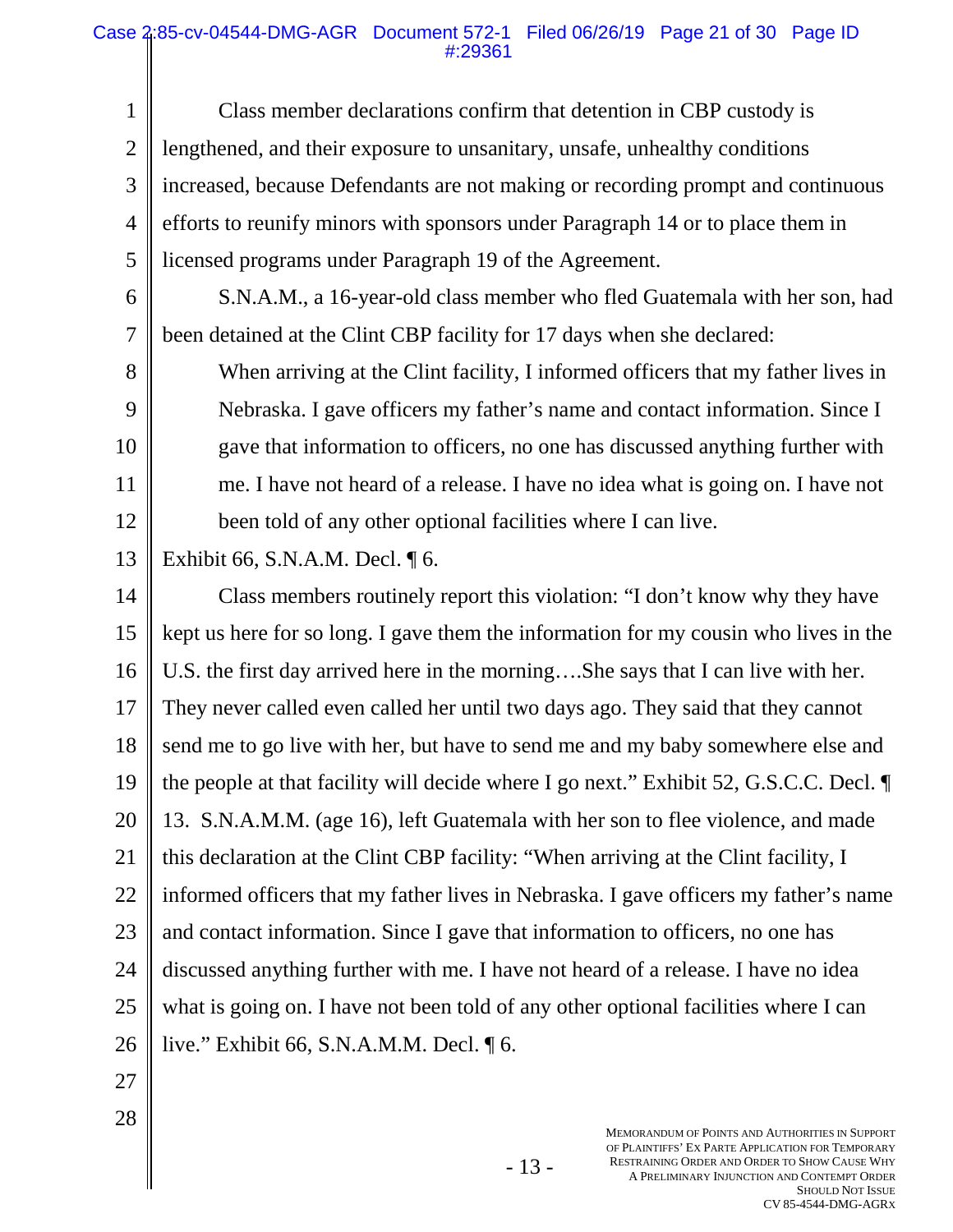## **III. ARGUMENT**

2

3

1

## **A. Legal Standard.**

### **1. Standard for Contempt.**

4 5 6 7 8 9 10 11 12 13 14 15 This Court has "inherent power to enforce its judgments. Without jurisdiction to enforce a judgment entered by a federal court, 'the judicial power would be incomplete and entirely inadequate to the purposes for which it was conferred by the Constitution.'" *Peacock v. Thomas*, 516 U.S. 349, 356 (1996). Among the enforcement remedies available to this Court is the power to have another party perform the required duties, Fed. R. Civ. P. 70(a), and to hold a noncompliant defendant in contempt, Fed. R. Civ. P. 70(e). "[C]ourts have inherent power to enforce compliance with their lawful orders through civil contempt." *Shillitani v. United States*, 384 U.S. 364, 368 (1966). This Court has "wide latitude in determining whether there has been a contemptuous defiance of its order." *Gifford v. Heckler*, 741 F.2d 263, 266 (9th Cir. 1984). The law applicable to civil contempt proceedings is summarized as follows:

16 17 18 19 20 21 22 23 24 25 26 If a person disobeys a specific and definite court order, he may properly be adjudged in contempt. A person fails to act as ordered by the court when he fails to take all the reasonable steps within his power to insure compliance with the court's order. It does not matter what the intent of the appellants was when they disobeyed the court's order. The Ninth Circuit has also explained that '[s]ubstantial compliance with the court order is a defense to civil contempt, and is not vitiated by a few technical violations where every reasonable effort has been made to comply. The standard for finding a party in civil contempt is well settled: The moving party has the burden of showing by clear and convincing evidence that the contemnors violated a specific and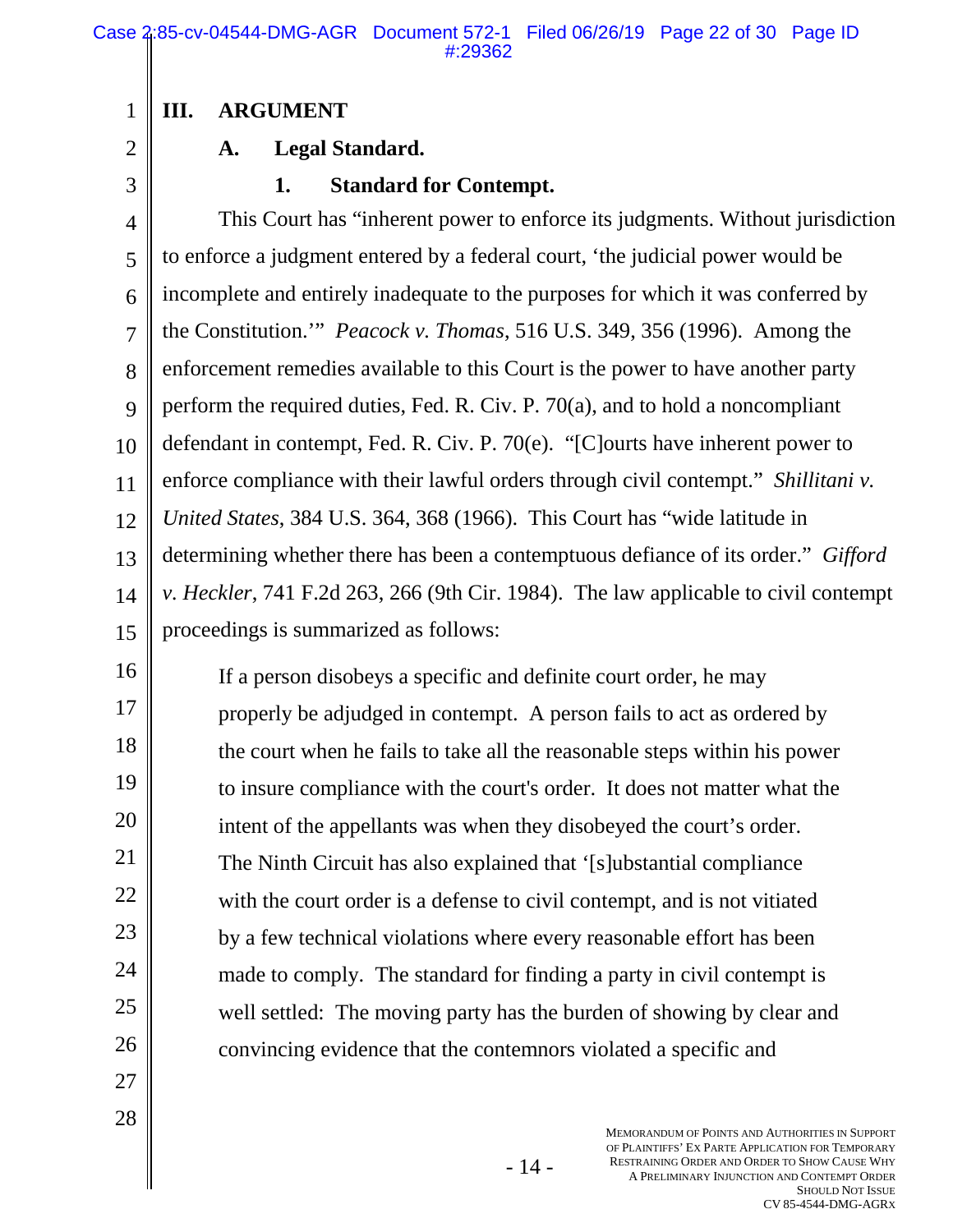2 3

12

13

14

15

16

17

18

19

20

21

22

23

24

25

26

1

definite order of the court. The burden then shifts to the contemnors to demonstrate why they were unable to comply.

4 5 6 7 8 9 10 11 *Lancaster v. Tilton*, 2007 U.S. Dist. LEXIS 48403, \*13-\*14 (N.D. Cal. June 21, 2007) (citations omitted). Good faith attempts at compliance are not a defense to a claim of civil contempt. *Stone v. City and County of San Francisco*, 968 F.2d 850, 856 (9th Cir. 1992). For the reasons discussed below, the clear and convincing evidence before the Court demonstrates that Defendants are in blatant violation of the Agreement and the Order, which require that children be kept in "safe and sanitary" facilities. There can be no reasonable dispute that the Ursula, Clint and Weslaco CBP facilities are not "safe and sanitary." This evidence also entitles Plaintiffs to injunctive relief.

**2. Standard for Injunctive Relief Under Fed. R. Civ. P. 65.**  A plaintiff seeking preliminary relief under Federal Rule of Civil Procedure 65 must establish "that he is likely to succeed on the merits, that he is likely to suffer irreparable harm in the absence of preliminary relief, that the balance of equities tips in his favor, and that an injunction is in the public interest." *Winter v. Nat'l Res. Def. Council, Inc*., 555 U.S. 7, 20 (2008); *Washington v. Trump*, 847 F.3d 1151, 1159 n.3 (9th Cir. 2017) (noting standards for issuing temporary restraining orders and preliminary injunctions are "substantially identical"). Because these elements are balanced against each other, "a stronger showing of one element may offset a weaker showing of another." *All. For The Wild Rockies v. Cottrell*, 632 F.3d 1127, 1131 (9th Cir. 2011). Thus, when the likelihood of grave irreparable injury is palpable and the balance of equities tips sharply in plaintiffs' favor, the plaintiff need only "demonstrate a fair chance of success on the merits or questions serious enough to require litigation." *Arc of Cal.*, 757 F.3d at 993-94 (internal quotations and citation omitted).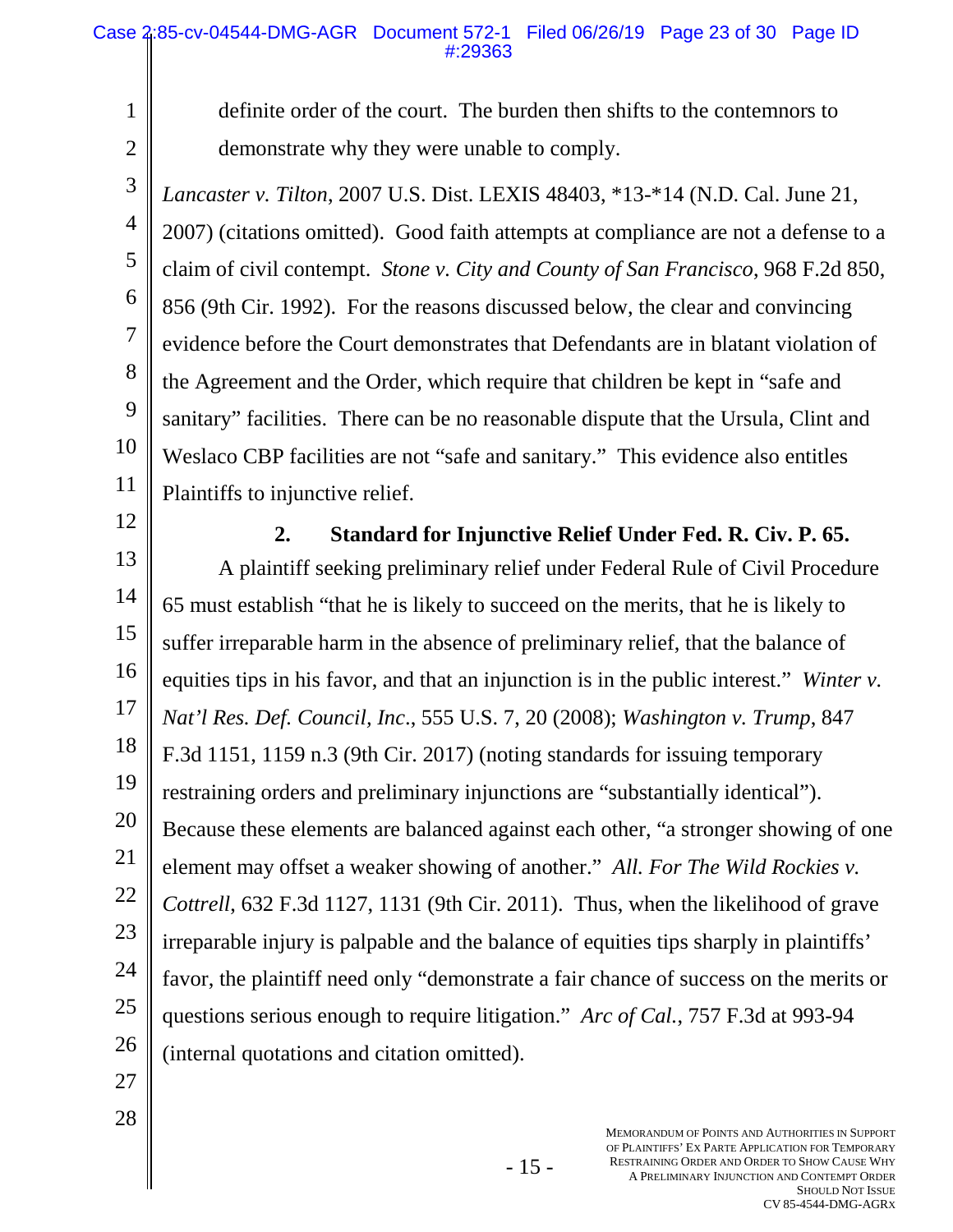2

1

### **B. Defendants' Treatment of Children at CBP Facilities is Inflicting Irreparable Injury on Class Members.**

3 4 5 6 7 8 9 10 11 12 13 14 15 16 17 18 19 20 The irreparable harm prong of the *Winter* test requires that a plaintiff "demonstrate immediate threatened injury as a prerequisite to preliminary injunctive relief." *Caribbean Marine Servs. Co. v. Baldrige*, 844 F.2d 668, 674 (9th Cir. 1988). "Irreparable harm is the single most important prerequisite for the issuance of a preliminary injunction." *Spark Indus., LLC v. Kretek Int'l, Inc*., No. CV 14-5726-GW(ASX), 2014 WL 12600262, at \*3 (C.D. Cal. July 29, 2014) (citations omitted); *see also* 11A Charles A. Wright & Arthur R. Miller, Federal Practice and Procedure § 2948.1 (3d ed. rev. 2014) ("Perhaps the single most important prerequisite for the issuance of a preliminary injunction is a demonstration that if it is not granted the applicant is likely to suffer irreparable harm before a decision on the merits can be rendered."). This case presents a paradigmatic example of imminent irreparable harm and also clear and convincing evidence of Defendants' violations of the Order and Agreement. By failing to maintain safe and sanitary conditions for children in facilities where disease is rampant, and depriving them of basic hygiene needs such as soap, showers, clean clothing, adequate nutrition, and sleep, Defendants increase the risk of additional deaths—"an irremediable and unfathomable" harm. *Garcia v. Google, Inc.*, 743 F.3d 1258, 1268 (9th Cir. 2014) (internal quotations marks omitted).

21 22 23 24 25 26 27 It is beyond dispute that imminent threats to health and safety present irreparable harm. In a similar context, the court in *Unknown Parties v. Johnson*, No. CV-15-00250-TUC-DCB, 2016 WL 8188563, at \*15 (D. Ariz. No. 18, 2016), *aff'd sub nom Doe v. Kelly*, 878 F.3d 710 (9th Cir. 2017), issued an injunction to curb inhumane treatment of civil immigration detainees where evidence demonstrated "the physiological effects of sleep deprivation or constant discomfort that comes from an inadequate food supply, or health risks related to exposure due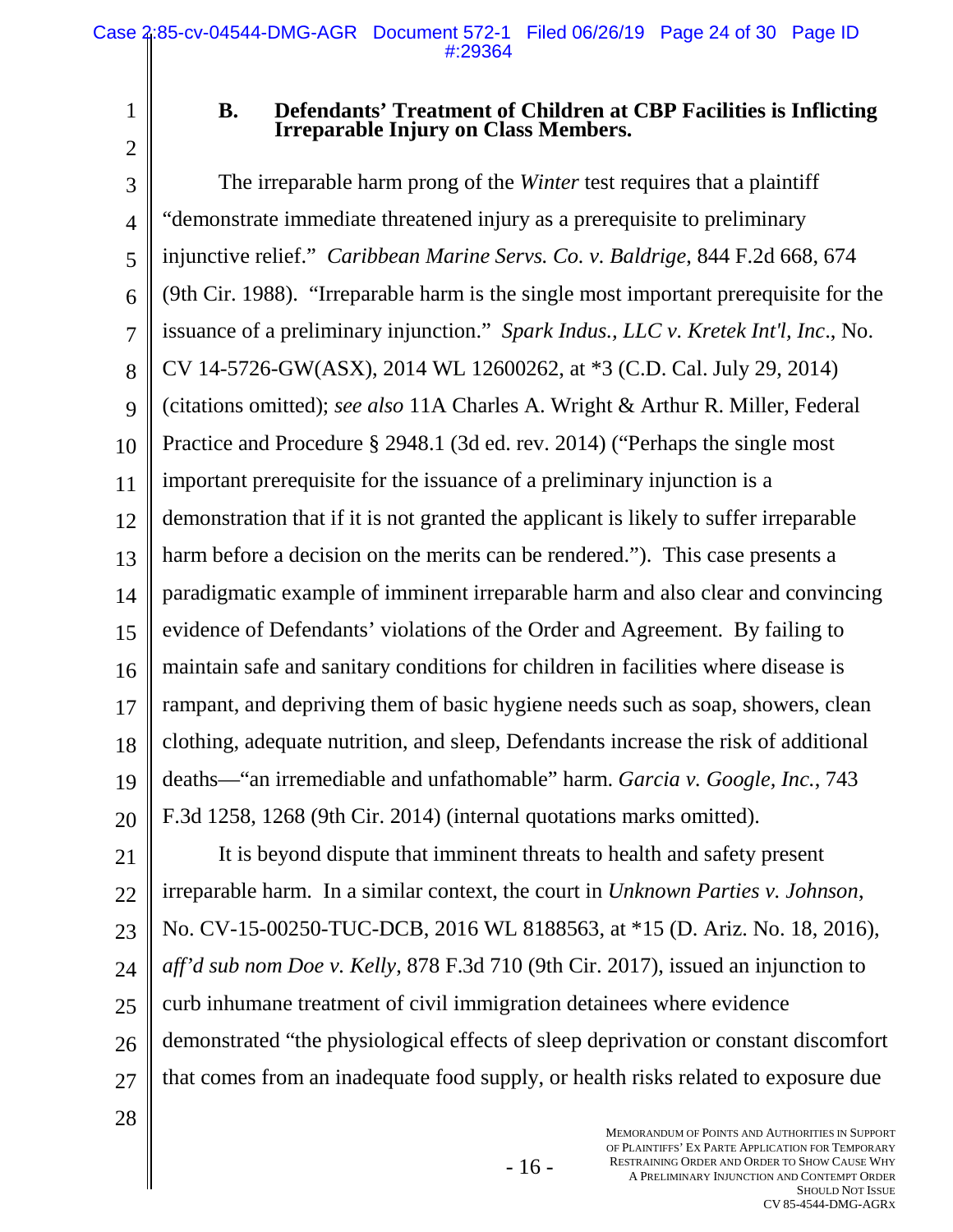1 2 3 4 5 6 7 8 9 10 11 to contaminated water or unsanitary cells, or medical risks associated with being unable to continue taking prescription medications or being exposed to communicable diseases." Likewise, in *Harris v. Bd. of Supervisors, Los Angeles Cty*., 366 F.3d 754, 756 (9th Cir. 2004), the Ninth Circuit found budget cuts would result in closure of a hospital and bed reductions at another constituted irreparable injury to chronically ill indigent patients who relied on county health services. Among the injuries identified as warranting an immediate injunction were "pain, infection, amputation, medical complications, and death due to delayed treatment." *Id.* at 766; *see also Jones v. Tex. Dep't. of Crim. Justice*, 880 F.3d 756, 760 (5th Cir. 2018) (denial of adequate medical care for prisoner's diabetes constituted irreparable harm).

12 13 14 15 16 17 18 19 20 21 22 23 24 25 26 27 The unsafe and unhygienic conditions detailed above pose a continuing threat to the health and well-being of class members. As Dr. Sevier noted during her investigation, "The conditions within which [the children] are being held could be compared to torture facilities. That is, extreme cold temperatures, lights on 24 hours a day, no adequate access to medical care, basic sanitation, water, or adequate food." Sevier Decl. ¶ 5. All of the detainees Dr. Sevier saw "had no access to hand-washing during their entire time in custody, including no handwashing available after bathroom use." *Id.*  $\P$  6. "All parents of infants drinking formula from a bottle reported having no ability to wash bottles." *Id.* ¶ 7. Two thirds of the infants Dr. Sevier examined had a respiratory infection (including two infants with acute respiratory distress), and all of the children she observed showed evidence of trauma. *Id.* ¶¶ 10, 13. Dr. Sevier's observations led her to "question whether there is an infections control system in place in these facilities" at all. *Id.* ¶ 8. These dangerous and unsanitary conditions, along with denial of medical care pose an extremely high likelihood of irreparable harm to Plaintiffs, satisfying the first *Winter* factor.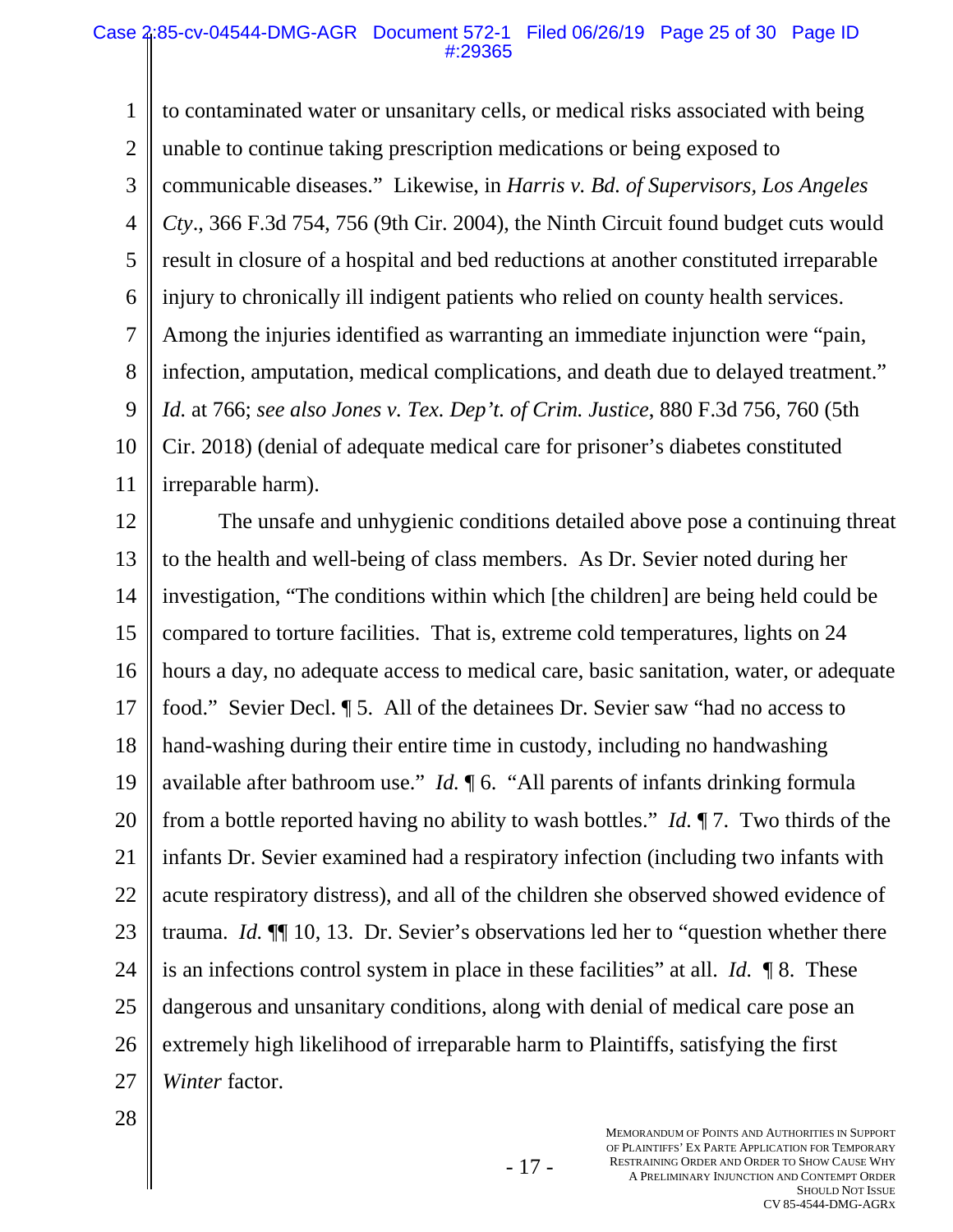2

1

#### **C. The Equities Weigh Heavily in Plaintiffs' Favor and The Issuance of The Temporary Restraining Order and Preliminary Injunction Is In The Public Interest.**

3 4 5 6 7 8 9 10 11 12 13 Here, weighing of the equities and determination of the public interest merge into a single balancing test because the Defendants are the government. *See Nken v. Holder*, 556 U.S. 418, 435 (2009); *see also California v. Azar*, 911 F.3d 558, 581 (9th Cir. 2018) (citing *Drakes Bay Oyster Co. v. Jewell*, 747 F.3d 1073, 1092 (9th Cir. 2014)). In balancing the equities, "[a] court must balance the competing claims of injury and must consider the effect on each party of the granting or withholding of the requested relief." *Arc of Cal.*, 757 F.3d at 991 (*quoting Amoco Prod. Co. v. Vill. of Gambell*, 480 U.S. 531, 542 (1987)). In performing this balancing, "the Ninth Circuit expects lower courts to protect physical harm to an individual over monetary costs to government entities." *McNearney v. Washington Dep't of Corr.*, No. 11-cv-5930 RBL/KLS, 2012 WL 3545267, at \*15 (W.D. Wash. June 15, 2012).

14 15 16 17 18 19 20 21 22 23 24 25 26 27 The balance of the equities tips decidedly in favor of Plaintiffs' interest in their health and safety, which Defendants are placing at unnecessary risk. As shown above, Plaintiffs are likely to suffer serious and severe irreparable harm, including potentially deadly infections, unless this Court intervenes. *See* Cohen Decl. ¶ 7–8. No purported government interest could justify Defendants' subjecting vulnerable children and youth to these wholly preventable conditions. *See Norsworthy v. Beard*, 87 F. Supp. 3d 1164, 1193 (N.D. Cal. 2015) (holding equities sharply favored detainee who "established that she is suffering and is likely to continue to suffer *unnecessary* pain") (emphasis added); *see also Lopez v. Heckler*, 713 F.2d 1432, 1437 (9th Cir. 1983) ("Faced with [] a conflict between financial concerns and *preventable* human suffering, [the court has] little difficulty concluding that the balance of hardships tips decidedly in plaintiffs' favor.") (emphasis added) *quoted by Hernandez v. Sessions*, 872 F.3d 976, 996 (9th Cir. 2017). It is hardly difficult for Defendants to provide class members with soap, showers, food, clean clothing,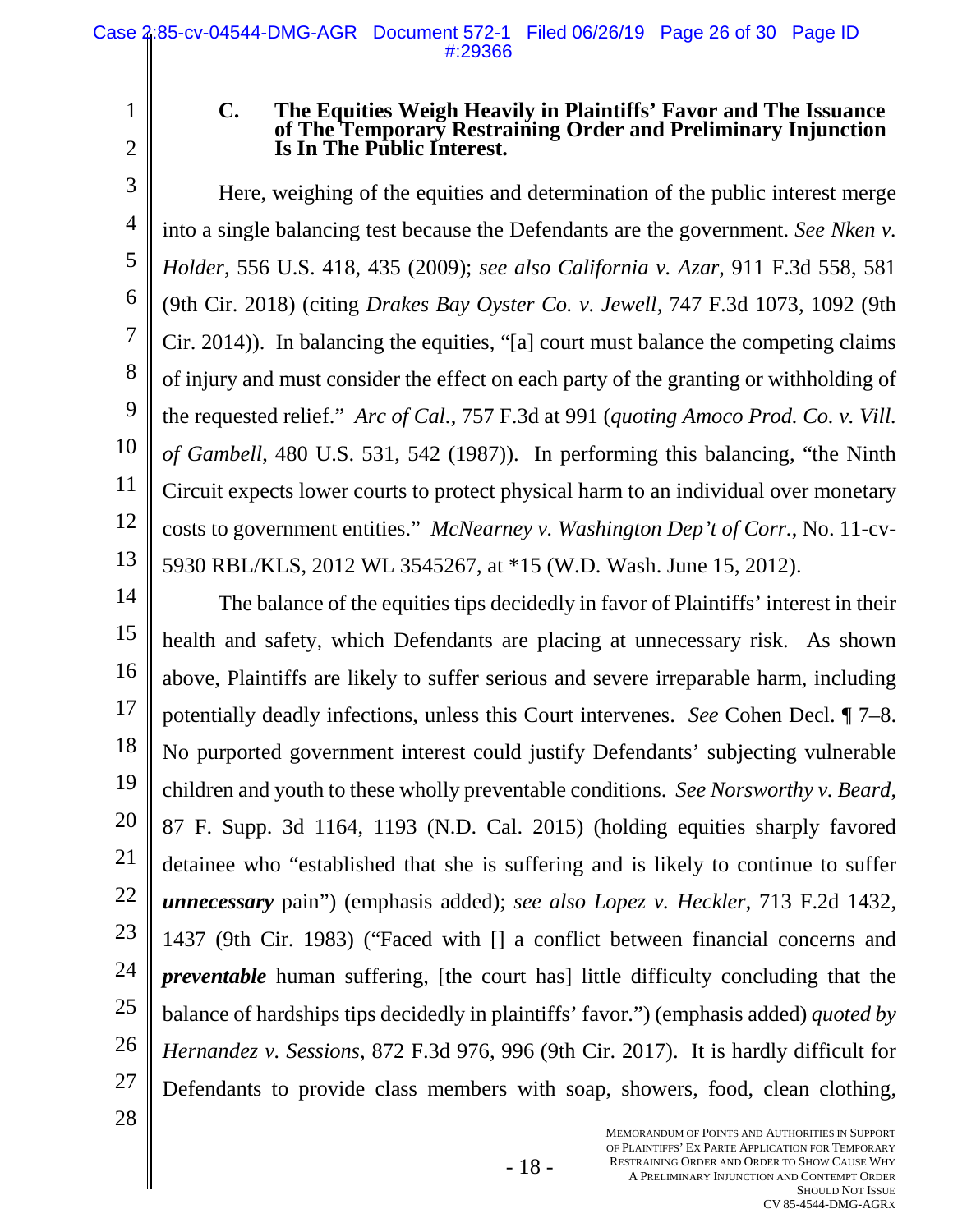1 2 reasonable temperature control, and reasonable sleeping conditions. Moreover, individuals across this country are ready and willing to donate supplies to have them delivered to the children.

3

4 5 6 7 8 9 10 11 12 13 14 15 16 17 18 19 Granting Plaintiffs' motion would not subject Defendants to any identifiable hardship outweighing the irreparable harm to Plaintiffs' health and safety. Indeed, Defendants cannot point to *any* harm because they "'cannot suffer harm from an injunction that merely ends an unlawful practice.'" *Ms. L. v. ICE*, 310 F. Supp. 3d 1133, 1147 (S.D. Cal. 2018) (quoting *Rodriguez v. Robbins*, 715 F.3d 1127, 1145 (9th Cir. 2013)). Moreover, "it is obvious that compliance with the law is in the public interest." *N.D. ex rel. parents acting as guardians ad litem v. Hawaii Dep't of Educ.*, 600 F.3d 1104, 1113 (9th Cir. 2010); *see also Small v. Avanti Health Sys., LLC*, 661 F.3d 1180, 1197 (9th Cir. 2011) (The "public interest favors applying federal law correctly."). Because the requested temporary restraining order and preliminary injunction would simply mandate compliance with the *Flores* Settlement Agreement, which is "enforceable as a judicial decree," *Labor/Cmty. Strategy Ctr. v. Los Angeles Cty. Metro. Transp. Auth.*, 263 F.3d 1041, 1048 (9th Cir. 2001), the Government could suffer no harm as a result. Granting Plaintiffs' request for preliminary relief serves the public interest, and the balance of equities strongly weighs in Plaintiffs' favor.

20

## **D. Plaintiffs Are Likely to Succeed on the Merits of Their Claims**

21 22 23 24 25 26 27 Having demonstrated the threat of irreparable injury to their health and safety and given that the balance of the equities tips sharply in Plaintiffs' favor, Plaintiffs need only demonstrate "a fair chance of success on the merits or questions serious enough to require litigation" to successfully secure preliminary relief here. *Arc of Cal.*, 757 F.3d at 993-94 (internal quotations and citation omitted); *All. for the Wild Rockies*, 632 F.3d at 1132 ("'[S]erious questions going to the merits' and a hardship balance that tips sharply toward the plaintiff can support issuance of an injunction,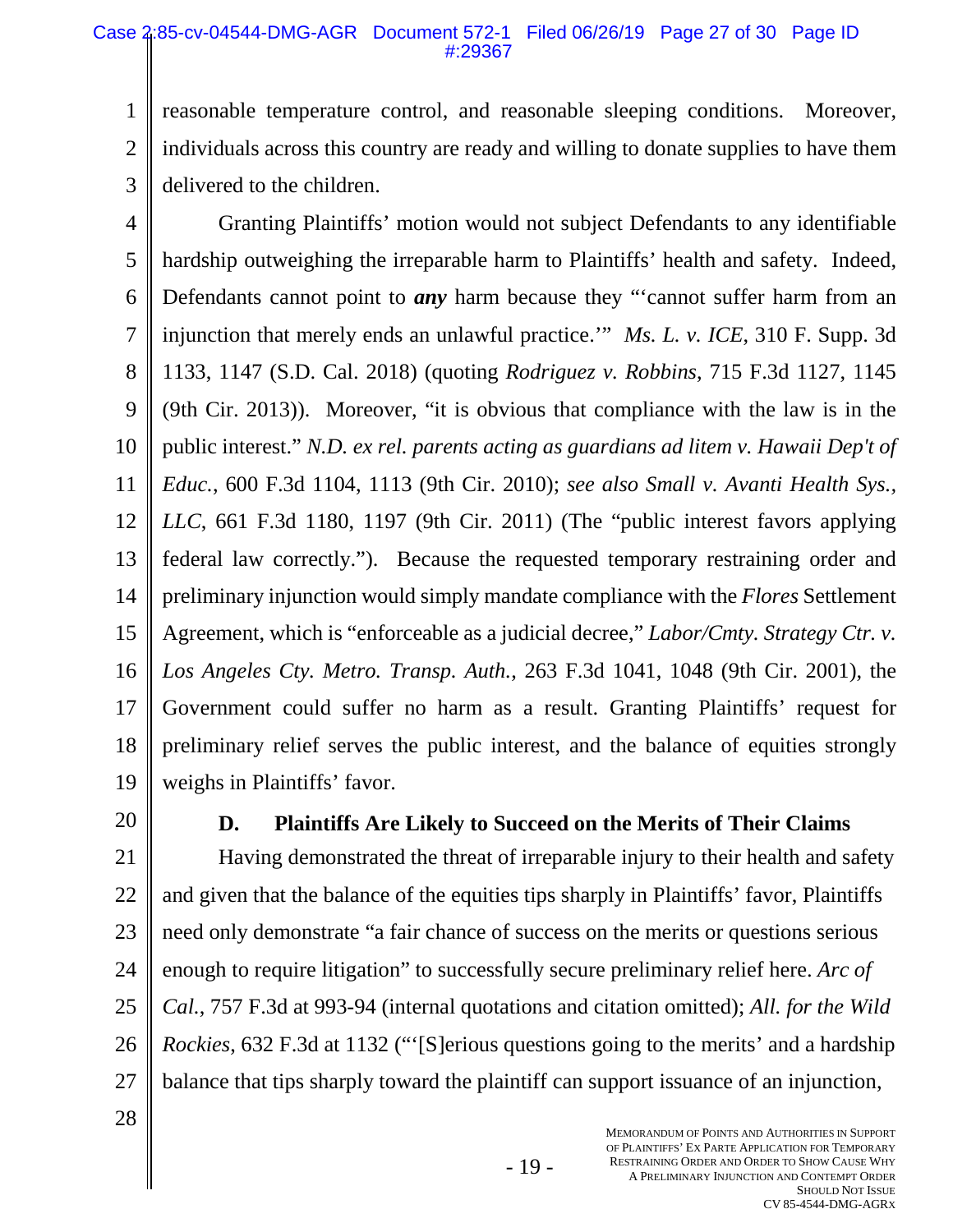1 2 3 4 5 6 7 8 assuming the other two elements of the *Winter* test are also met.").<sup>1</sup> Plaintiffs' prospects here far exceed a "fair chance" given the evidence that Defendants entirely fail to make and record efforts aimed at the release of children and continue to maintain detention facilities in the El Paso and RGV sectors in an unsafe and unhygienic state, all while denying Plaintiffs access to urgently needed medical care. The conclusion Defendants are currently in violation of the *Flores* Settlement Agreement is compelled not only by the plain meaning of the Agreement, but by this Court's prior Orders interpreting the Agreement.

9 10 11 12 13 14 15 16 17 18 19 20 21 22 Regarding CBP's duties to release class members or transfer them to licensed facilities, the Settlement is clear. It provides: "Upon taking a minor into custody, [Defendants] … shall make and record the prompt and continuous efforts on its part toward family reunification and release of the minor pursuant to Paragraph 14 above. Such efforts at family reunification shall continue so long as the minor is in [Defendants'] custody. Agreement ¶ 18 (emphasis supplied). "In any case in which [Defendants] do[ ] not release a minor pursuant to Paragraph 14 … such minor shall be placed temporarily in a licensed program …" *Id.* ¶ 19. "[A]ll minors [shall be placed in licensed facilities] pursuant to Paragraph 19 as expeditiously as possible." *Id.* If 12.A. CBP is either intentionally ignoring or abysmally ignorant of the plain terms of the Agreement. Its failure to comply with the Agreement has caused and is causing massive overcrowding at the agency's El Paso and RGV sectors, and that in turn triggers further violations (lack of sleep, lack of sanitation, etc.), which in turn has led to serious illness.

23

24

25

 $\overline{a}$ 

Paragraph 12A of the *Flores* Settlement Agreement provides that:

26 27 28 <sup>1</sup> Plaintiffs' evidence meets and exceeds even the higher "likelihood of success of the merits" standard that applies when the equites are not as starkly balanced as they are here. Preliminary relief is therefore appropriate under either standard.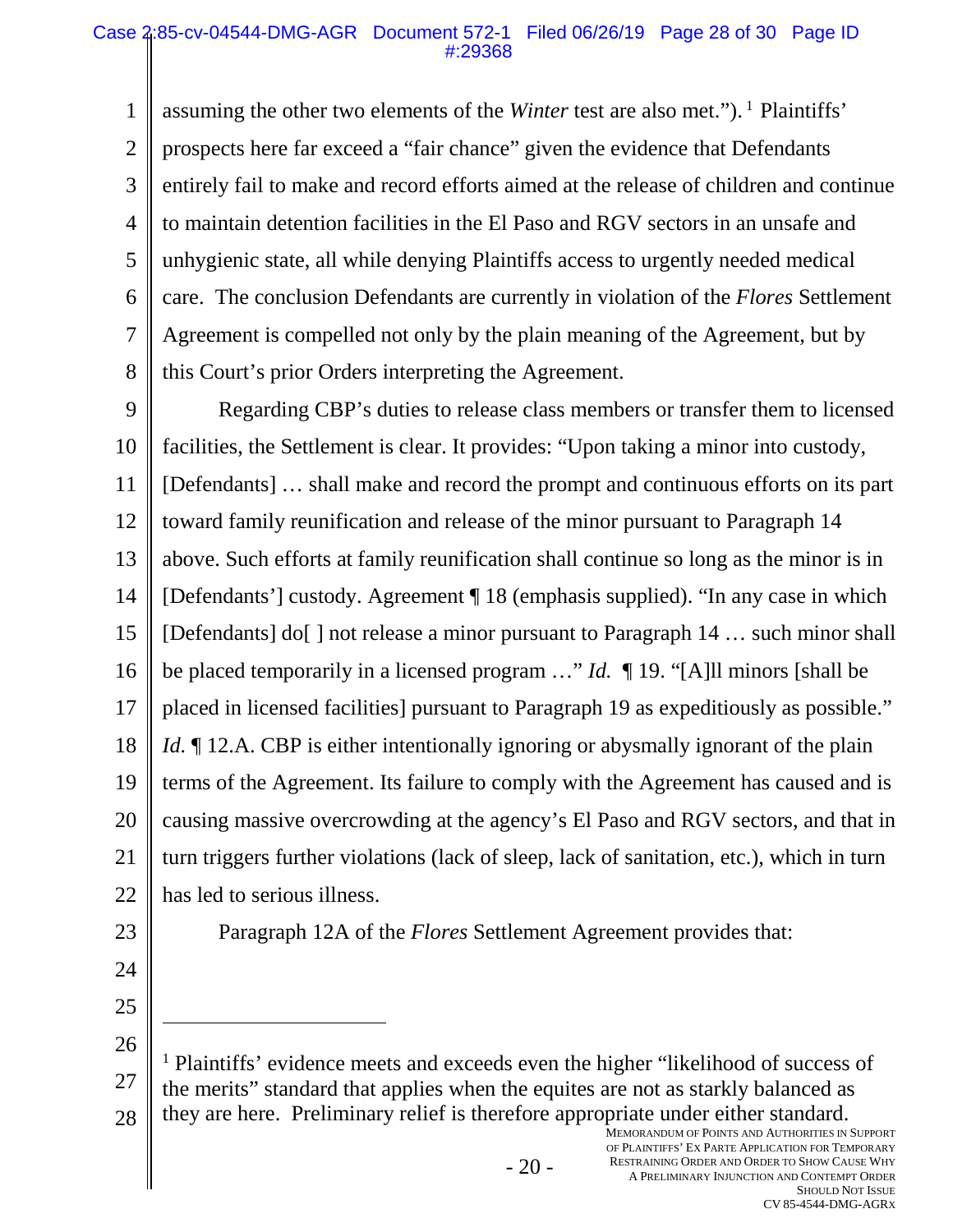Following arrest, the INS[2] shall hold minors in facilities that are *safe and sanitary* and that are consistent with the INS's concern for that particular vulnerability of minors. *Facilities will provide access to toilets and sinks, drinking water and food* as appropriate, medical assistance if the minor is in need of emergency services, adequate temperature control and ventilation . . . .

7 8 9 10 11 Agreement at ¶ 12A (emphases added). This Court has already held that these provisions require that Defendants provide soap, showers, toilet access, clean clothing, toothbrushes and toothpaste, edible food in sufficient quantities, clean drinking water, reasonable temperatures and nighttime conditions that allow for sleep. Order at 8-18.

12 13 14 15 16 The evidence is overwhelming that CBP currently holds minors in conditions manifestly unsuitable for the detention of children. Because Plaintiffs are likely to prevail in their claim that Defendants are in violation of the Agreement, this factor weighs in favor of the Court granting a temporary restraining order and preliminary injunction. The record also amply supports a finding of contempt.

17

1

2

3

4

5

6

## **VII. CONCLUSION**

18 19 20 21 22 For the foregoing reasons, the Court should grant this application for a temporary restraining order and preliminary injunctive relief to remediate the unsafe and unhygienic conditions, and to address the public health emergency at CBP facilities in the El Paso and Rio Grande sectors, and should also find Defendants in contempt.

- 23
- 24

 $\overline{a}$ 

25 26 27 2 CBP is a successor agency of INS bound by these provisions of the *Flores* Settlement Agreement. *See, e.g.*, *Flores v. Sessions*, 2017 WL 6060252, at \*5-12, 22 (C.D. Cal. June 27, 2017) (enforcing other Paragraph 12A requirements against CBP).